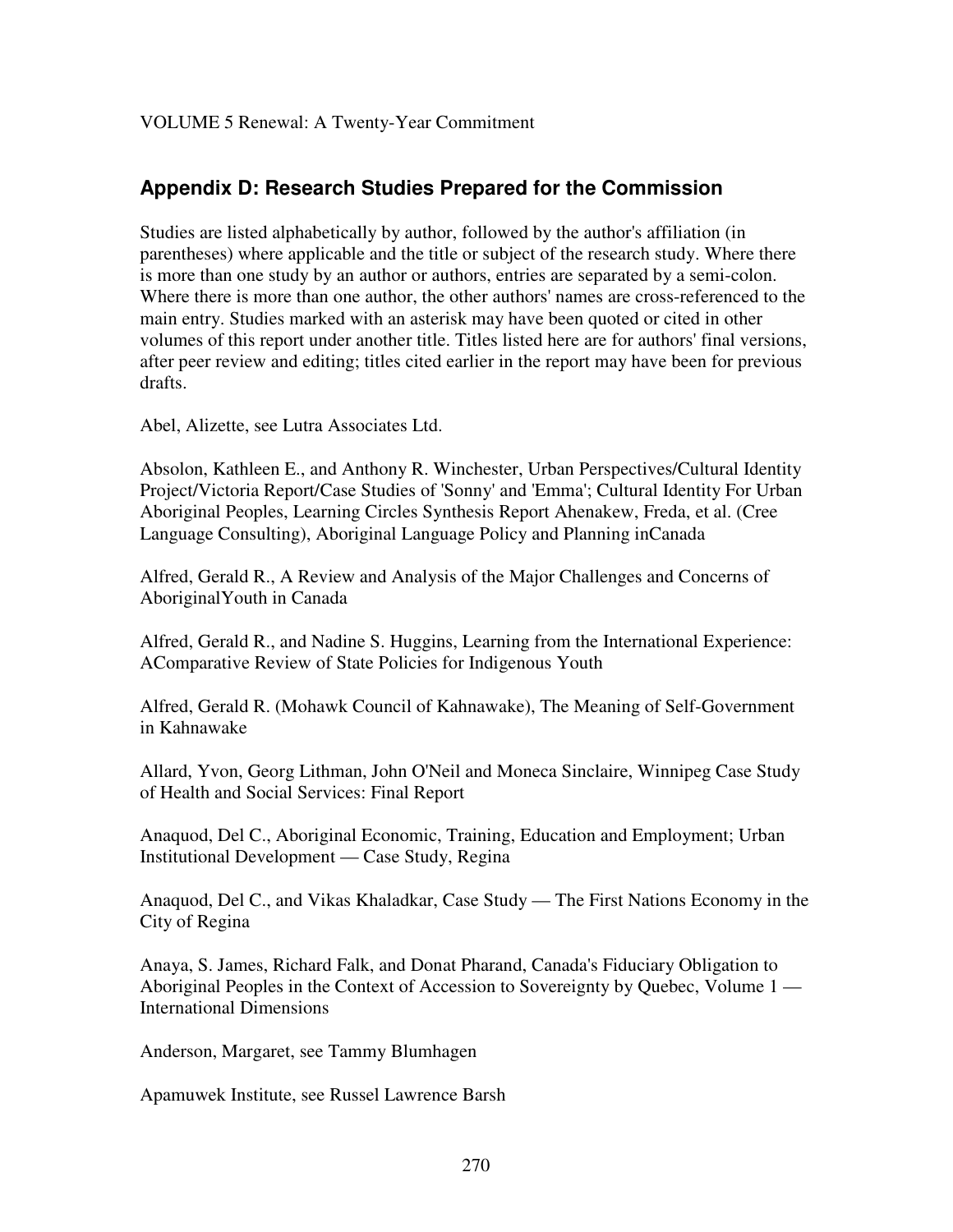Apikan Ltd., see Simon Brascoupé

Aronson, Stephen, and Ronald C. Maguire, Federal Treaty Policy Study Arrison, Sonia, see Roger Gibbins

Arctic Institute of North America, see Wanda Wuttunee; Ellen Bielawski Ashlee, Jette Elisabeth, Four Generations of an Arctic Family

ATII Training Inc., Northern Education and Training Systems for Inuit: A Strategic Analysis Aucoin, Peter, and Violet Paul, Canadian Governments and Aboriginal Peoples Project/Province of Nova Scotia

Augustine, Stephen J., Tammy Augustine, Beatrice Francis, Richard M. Lacasse, Berthe A. Lambert and Darlene Sock, Economic Profile of Big Cove — Case Study Analysis; Social Profile of Big Cove — Case Study Analysis

Augustine, Tammy, see Stephen Augustine

Baird, Peter, see Conexus Research Group Inc.

Barham, Vicky, and Robin Boadway, Financing Aboriginal Self-Government Barsh, Russel Lawrence, Aboriginal Self-Government in the United States: A Qualitative Political Analysis; High Arctic Relocation — International Norms and Standards

Barsh, Russel Lawrence, and James Youngblood Henderson (Apamuwek Institute), International Context of Crown-Aboriginal Treaties in Canada

Bear Robe, Andrew (Siksika Nation), The Historical, Legal and Current Basis for Siksika Nation Governance, Including its Future Possibilities within Canada

Begley Consulting Ltd., Oil and Gas Sectoral Study Belcourt, Tony, see Wolfwalker Communications

Bell, Emil, Urban Perspectives/Cultural Identity Project — Case Study of 'Walter' Bell, Lucille (Old Massett Village Council), 1993 Youth Perspectives Report of Old Massett

Berry, John W. (Cross-Cultural/Multi-Cultural Association), Aboriginal Cultural Identity

Bielawski, Ellen (Arctic Institute of North America), Barney Masuzumu, and the Lutsel K'e Dene First Nation, The Desecration of Nánúlá Kúé: Impact of Taltson Hydroelectric Development on Dene Sonline

Bishop, Angela, Green Lake community study, Saskatchewan Bissonnette, Alain, see Andrée Lajoie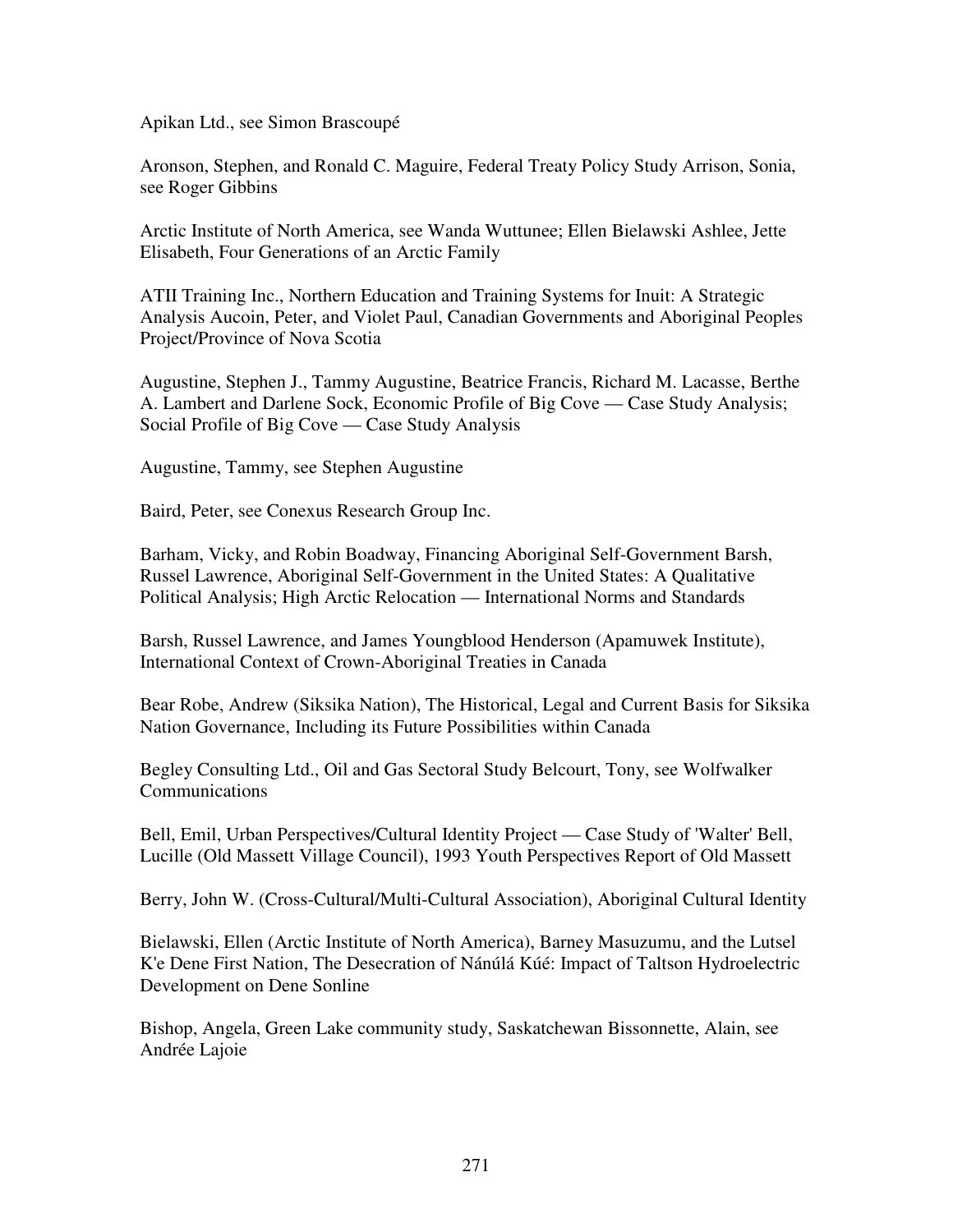Bissonnette, Alain, and André Patry, The Rights of Aboriginal Peoples: From the Past to the Future (TRANSLATION)

Blackduck, Alison, and Marina Devine, The Stanton Yellowknife Abortion Crisis: A Case Study in Aboriginal Women's Health Care, Phase One — Background and History of Events

Blondin, George, Dene Life in the Sahtu Region of the Northwest Territories: A Life History over Three Generations\*

Blumhagen, Tammy Anderson, and Margaret Seguin Anderson, Memories and Moments: Conversation and Recollections — Life History Project

Boadway, Robin, see Vicky Barham

Brascoupé, Simon, Cultural Centres and Cultural Revitalization; Kitigan Zibi Anishinabeg Economic Case Study

Brascoupé, Simon, Anita Tenasco and Mona Tolley (Apikan Ltd.), Kitigan Zibi Anishinabeg Education Case Study

Brice-Bennett, Carol (Labrador Institute of Northern Studies), Dispossessed: The Eviction of Inuit from Hebron, Labrador; Labrador Inuit Life Histories Brisson, Jean-Maurice, see Andrée Lajoie

Brock, Kathy L., Relations with Canadian Domestic Governments — Manitoba Brockman, Aggie, see Lutra Associates Ltd.

Brodbar, Jay, The Development of the Institutional Infrastructure of the Jewish Community of Greater Toronto

Brodhead, Dal, see New Economy Development Group

Brooke, Lorraine F., An Inventory of Mapping Projects in Connection with Aboriginal Land and Resource Use in Canada; The James Bay and Northern Quebec Agreement: Experiences of the Nunavik Inuit with Wildlife Management

Brown, Douglas M., and Alan Kari, Aboriginal Peoples and Canadian Federalism: An **Overview** 

Brown, Douglas M., and Jonathan Rose, Exercising Aboriginal Self-Government: The Intergovernmental Transition

Brown, Leslie A., Community and the Administration of Aboriginal Governments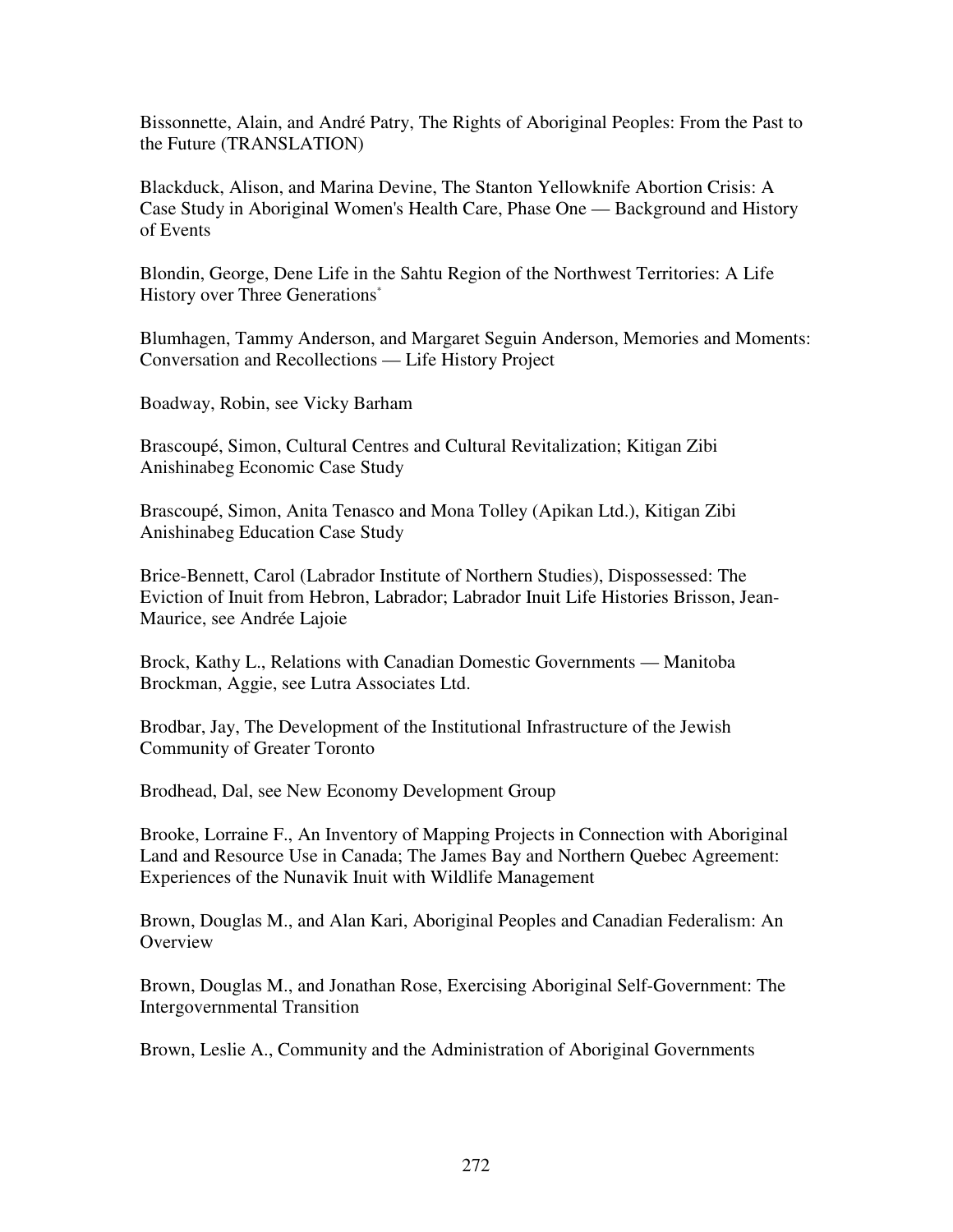Cameron, David, and Jill Wherrett, New Relationship, New Challenges: Aboriginal Peoples and the Province of Ontario

Cardinal, Harold (Grand Council of Treaty 8 First Nations), Treaty 8 — A Case Study Carens, Joseph H., Citizenship and Aboriginal Self-Government

Carleton University, Centre for Policy and Program Assessment, Public Policy and Aboriginal Peoples, 1965-1992 (4 volumes)

Caswell, Heather M., First Nations Taxation Exemption and Jurisdiction: The Legal Context and Policy Options

Catholique, Bertha, see Lutra Associates Ltd.

CESO Aboriginal Services, Lessons from the CESO Experience: Helping People to Help **Themselves** 

Chamberlin, Ted, and Hugh Brody, Aboriginal History Chambers, Cynthia, see Lutra Associates Ltd.

Champagne, Louise, see John Loxley

Chapeskie, Andrew, Land, Landscape, Culturescape: Aboriginal Relationships to Land and the Co-Management of Natural Resources

Chartier, Clement, see Metis Family and Community Justice Services

Chartrand, Jean-Philippe, Inuit Statistics In Canada: An Analysis of Concepts and Categories Used by Government Agencies at Federal, Provincial and Territorial Levels Choksi, Anjali, see Hutchins, Soroka & Dionne

Chrisjohn, Roland D., The Circle Game: Shadows and Substance in the Indian Residential School Experience in Canada

Clancy, Peter, Contours of the Modern State in the Territorial North: Policies, Institutions and Philosophies

Clarkson, Linda, A Case Study of the Aboriginal Council of Winnipeg as an Inclusive Status-Blind Urban Political Representative Organization

Clatworthy, Stewart, see Four Directions Consulting Group

Cleary, Sarah, The Development of Aboriginal Languages Education in the Northwest **Territories**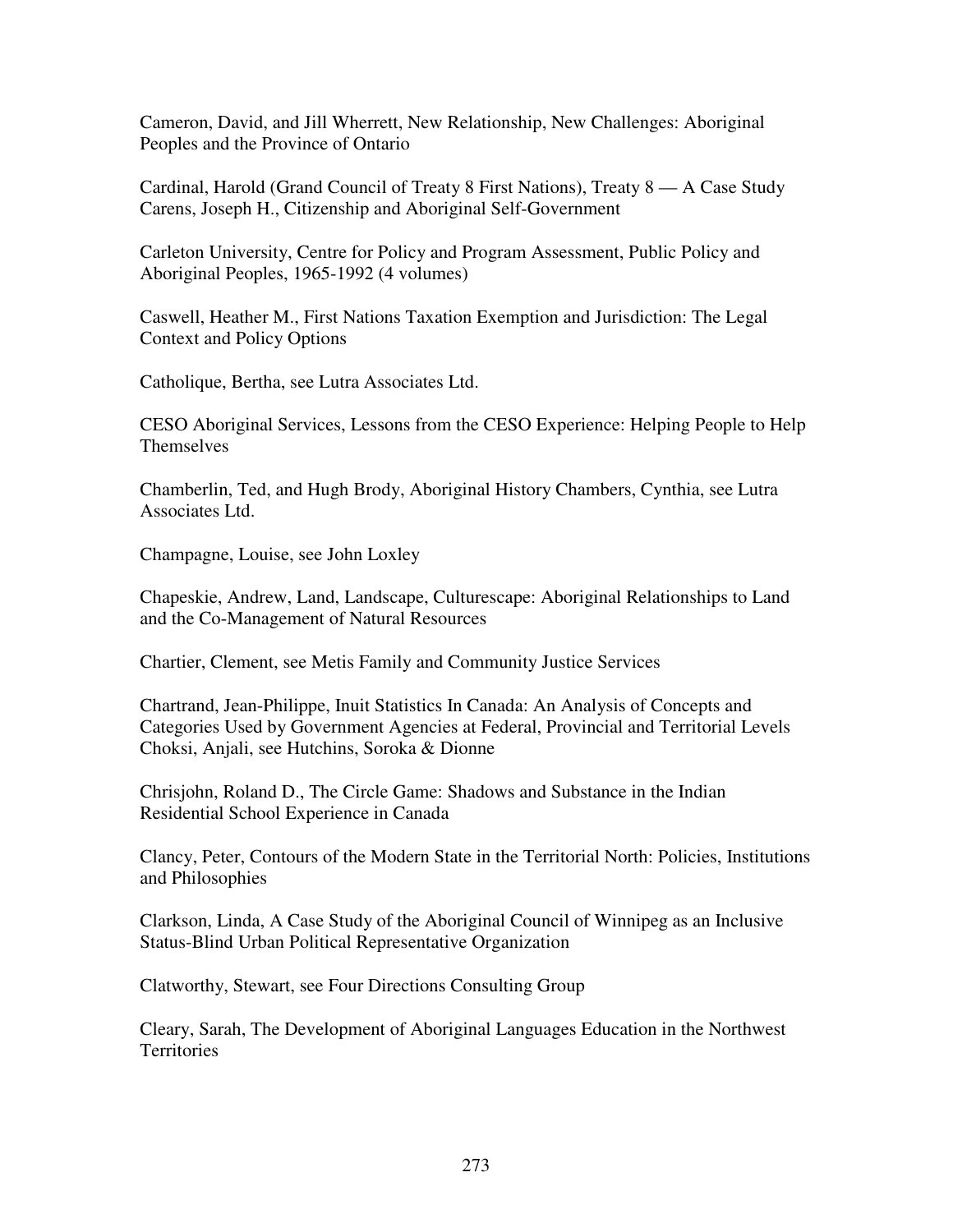Coates, Ken, First Nations and the Yukon Territorial Government: Toward a New Relationship; "Hardly a Grand Design": Aboriginal Resettlement in the Yukon Territory After World War II

Cobb, Patricia M. Larcombe, The Northern Flood Agreement: Implementation of Land, Resource and Environment Regimes in a Treaty Area<sup>\*</sup>

Cohen, Benita, Health Services Development in an Aboriginal Community: The Case of Peguis First Nation

Colbert, Judith A., Child Care: Literature Search and Recommendations

Conexus Research Group Inc., Sport, Fitness and Recreation and the Aboriginal Community

Coopers & Lybrand Consulting Group, Identification Process for Indigenous Peoples in Selected Countries and Options for the Registration of Métis Peoples in Canada

Copes, Parzival, et al., West Coast Fishing Sectoral Study Cree Language Consulting, see Freda Ahenakew

Cross-Cultural/Multi-Cultural Association, see John W. Berry Crossley, John, Relations Between the Province and Aboriginal Peoples in Prince Edward Island

Cruikshank, Julie, Claiming Legitimacy: Oral Tradition and Oral History

Dacks, Gurston, The Adaptation of Public Governing Institutions in the Territorial North; Canadian Government and Aboriginal Peoples: The Northwest Territories; Nunavut: Aboriginal Self-Determination Through Public Government

Daniel J. Gillis & Associates, Case Study of the Alert Bay Aboriginal Economy Davidson, Jeffrey, Rethinking Aboriginal Participation in the Minerals Industry: An Exploration of Alternative Modes

Davis, Lynne, Electronic Classrooms, Electronic Highways: A Review of Aboriginal Distance Education in Canada

de Aguayo, Anna, Background Paper on Customary Adoption de Montigny, Gerald A.J., The Assumptions of Non-Aboriginal Child and Family Services

de Montigny, Gerald A.J., «The Assumptions of Non-Aboriginal Child and Family Services».

Deer, Kevin, Mohawk of Kahnawake Community Study: A Narrative of a Future Beyond Disunity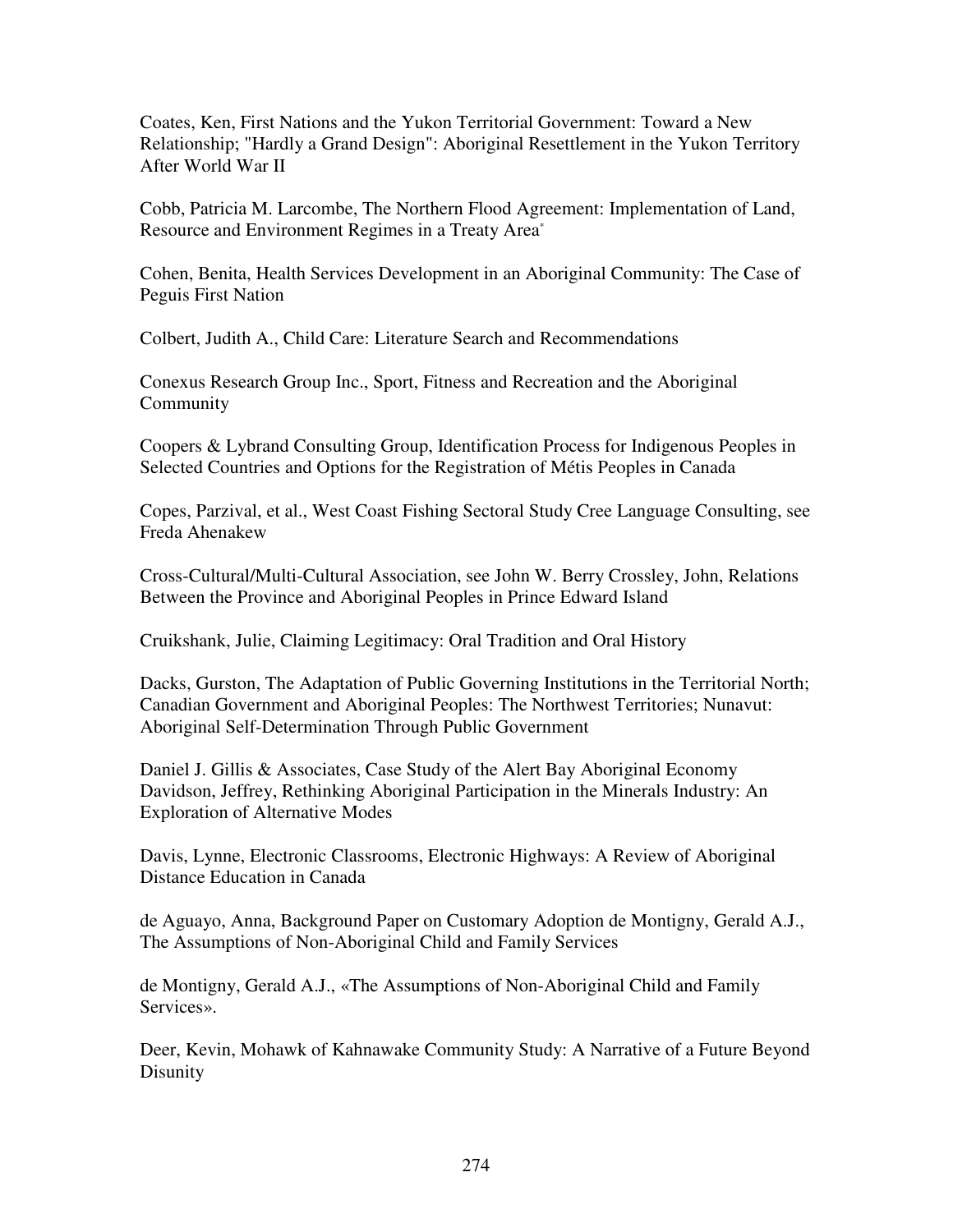Deh Cho Tribal Council (Rene Lamothe, Dene Nation), "It Was Only A Treaty": Treaty 11 According to the Dene of the Mackenzie Valley

Deiter-McArthur, Pat, Plains Cree Women

Delâge, Denys, Cultural Exchanges within the Franco-Amerindian Alliance, 1600-1760 [TRANSLATION]

Delâge, Denys, Jean-Pierre Sawaya, Marc Jetten and Régent Sioui, Les sept feux, les alliances et les traités autochtones du Québec dans l'histoire\*

Dene Cultural Institute, Dogrib Traditional Government

Dene Nation (Antoine Mountain and Susan Quirk), Dene Nation: An Analysis Dene Nation (Susan Quirk), Yellowknife 1993: Aboriginal Peoples in the Capital of the Northwest Territories

Dene Nation, see also Deh Cho Tribal Council

Denhez, Marc, see Anne Noonan

Deom, Christine, Community Profile — Kahnawake Depew, Robert C., Aboriginal Policing: A Research Perspective

DesBrisay, David, The Gaming Industry in Aboriginal Communities; The Impact of Major Resource Development Projects on Aboriginal Communities: A Review of the Literature

Descent, Danielle, Violence and Healing: Data on Family Violence and Healing among the Innuat of Uashat mak Mani-Utenam [TRANSLATION]

Despins, Daniel, see Insight Canada Research

Devine, Marina, see Alison Blackduck

Dialla, Andrew, see Praxis Research Associates

Dickerson, Mark O., and Robert Shotton, Northern Self-Government and Subsidiarity: Centralization vs. Community Empowerment

Dittburner, Carolyn and Allan M. Maslove, Making Finance Fit: Funding Arrangements for Aboriginal Governments

Doern, G. Bruce, The Politics of Slow Progress: Federal Aboriginal Policy Processes Dore, Thomas, see Paul Dudgeon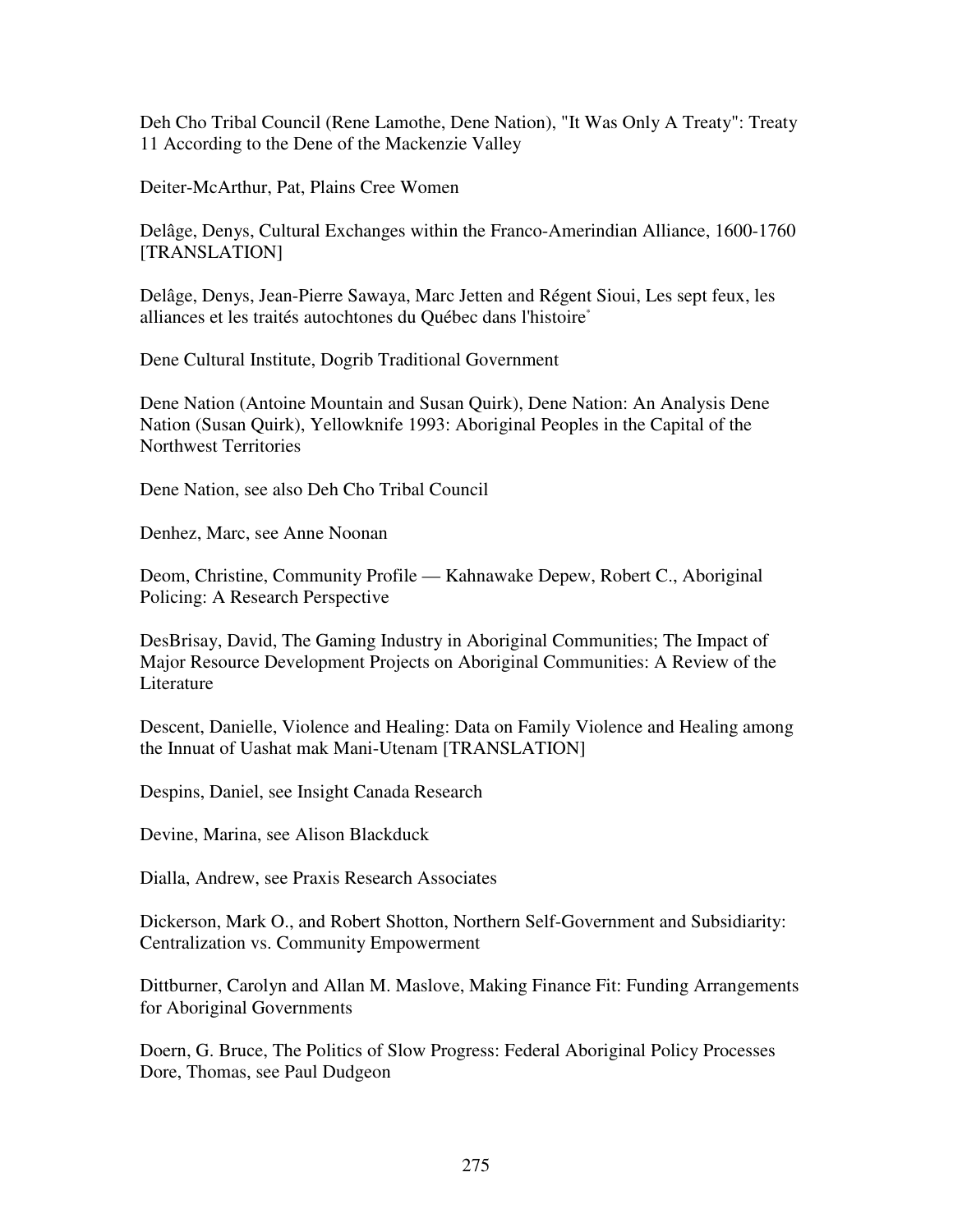Dorion, John, and Kuan R. Yang, Métis Post-Secondary Education: A Case Study on the Gabriel Dumont Institute

Dorion, Leah, see Frank Tough

Doxtator, Deborah, Aboriginal People and Museum Policy in Canada

Drapeau, Lynn, Issues in Language and Education for Aboriginal Populations in Quebec; Perspectives on Aboriginal Language Conservation and Revitalization in Canada

Drewes, Torben, and Harry Kitchen, Current Practices in Financing Aboriginal Government

Dudgeon, Paul J., and Thomas Dore, Domestic Governance Project: Regina Government Study; Domestic Governance Project: Saskatchewan Government Study

Duiven, Mark, see Office of the Wet'suwet'en Hereditary Chiefs

Dunnigan, Cynthia, Three-Generation Life History Study of Metis Women in Alberta

Dupuis, Renée, The Government of Quebec and Aboriginal Self-Government [TRANSLATION]

Dupuis, Renée, and Kent McNeil, Canada's Fiduciary Obligation to Aboriginal Peoples in the Context of Accession to Sovereignty by Quebec — Domestic Dimensions

Easterson, Mary, First Nation Education in Yukon and Northwest Territories: A Historical and Contemporary Perspective

Easton, Norm, see Northern Research Institute

Edgar, Darcy Newman, The Context and Practice of Repatriation Law

Elkins, David J., Aboriginal Citizenship and Federalism: Exploring Non-Territorial Models

Emery and Associates, You Moved Us Here…A Narrative Account of the Amalgamation and Relocation of the Gwa'Sala and 'Nakwaxda'xw Peoples

English-Currie, Vickie, Life Histories Project, Three-Generational Study, Indian Residential Schools: Grandmother, Mother and Daughter Speak

Erasmus, Roy, Comprehensive Claims Agreements as Tools for Local/Regional Development Falk, Richard, see S. James Anaya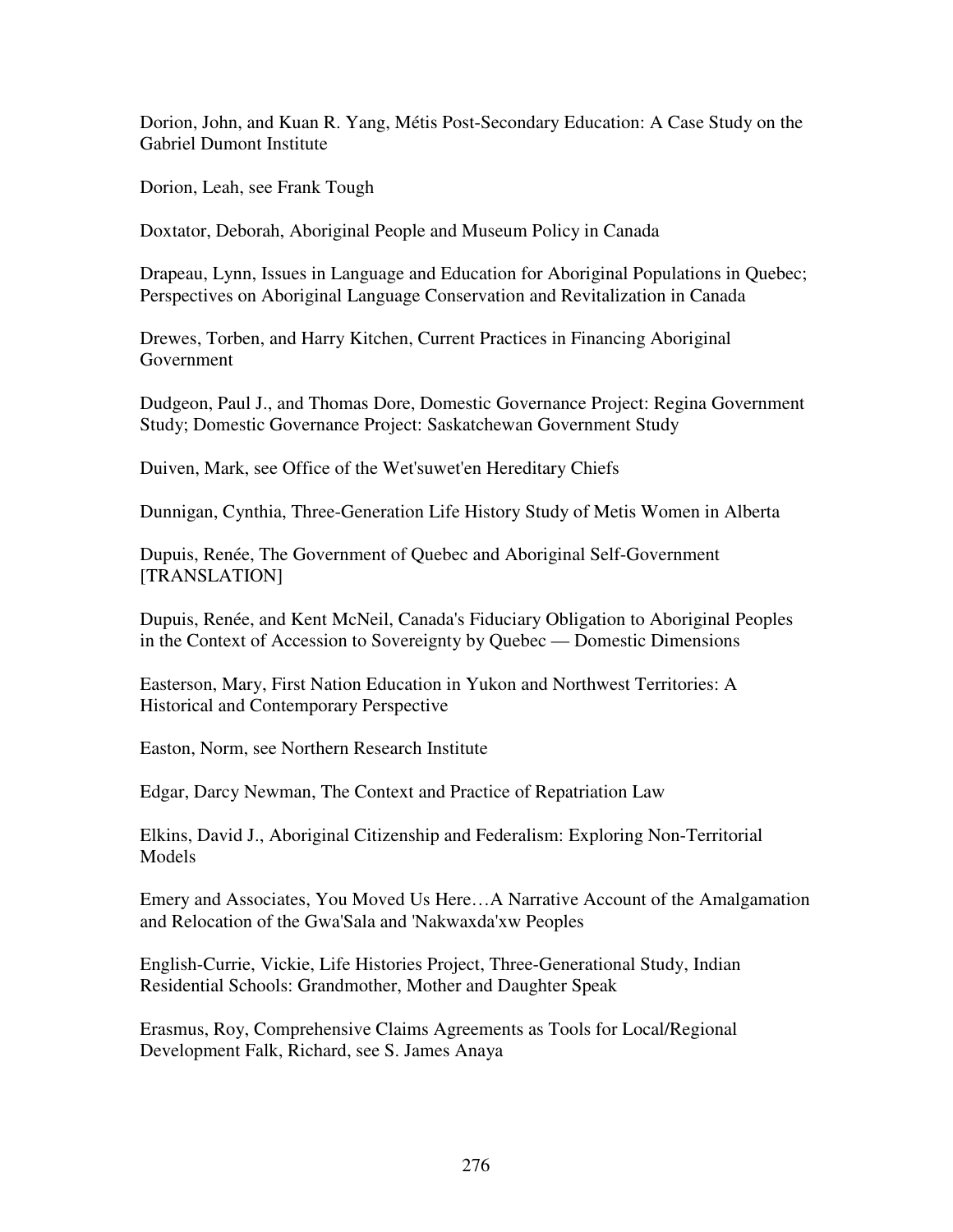Faries, Emily J., Overview of First Nations Education Federation of Saskatchewan Indian Nations, First Nations Self-Government: A Special Research Report

Fettes, Mark, see Ruth Norton

First Nations Consultants, Aboriginal Economic Development in Canada: A Policy Paper

Fletcher, Christopher, The Innuulisivik Maternity Centre: Issues Around the Return of Inuit Midwifery and Birth to Povungnituk, Quebec

Fontaine, E.J., see John Loxley

Forsyth, Shirley, The Pas; A Community of Three Solitudes Forsyth, Shirley, see also Joseph M. Kaufert

Fortier, Fred, see Evelyn Pinkerton

Fouillard, Camille, Gathering Voices: Discovering Our Past, Present and Future

Four Directions Consulting Group (Stewart Clatworthy, Jeremy Hull and Neil Loughran), Patterns of Employment, Unemployment and Poverty, Part One

Four Directions Consulting Group (Stewart Clatworthy), The Migration and Mobility Patterns of Canada's Aboriginal Population

Francis, Beatrice, see Stephen Augustine

Frederick H. Weihs Consulting (Sinaaq Enterprises Inc.), A Review and Assessment of the Economic Utilization and Potential of Country Food in the Northern Economy

Futura Consulting (J.P. Woods), Urban Treaty and Jurisdictional Mechanisms

Fulham, Richard Scott, A Historical Review of Metis Agriculture and its Current Status in Canada

Gardner, Ethel, First Nations House of Learning: A Continuity of Transformation

Gareau, Marcelle, and Heather Harris, Edmonton Social Service Agency: Case Study

Geddes, Carol, Tom Hill and Mary E. Jamieson, Aboriginal People and Arts Policies in Canada

General, Rowena, A Case Study of the Traditional Roles of Women in Collective Decision Making in the Mohawk Community of Ahkwesa'hsne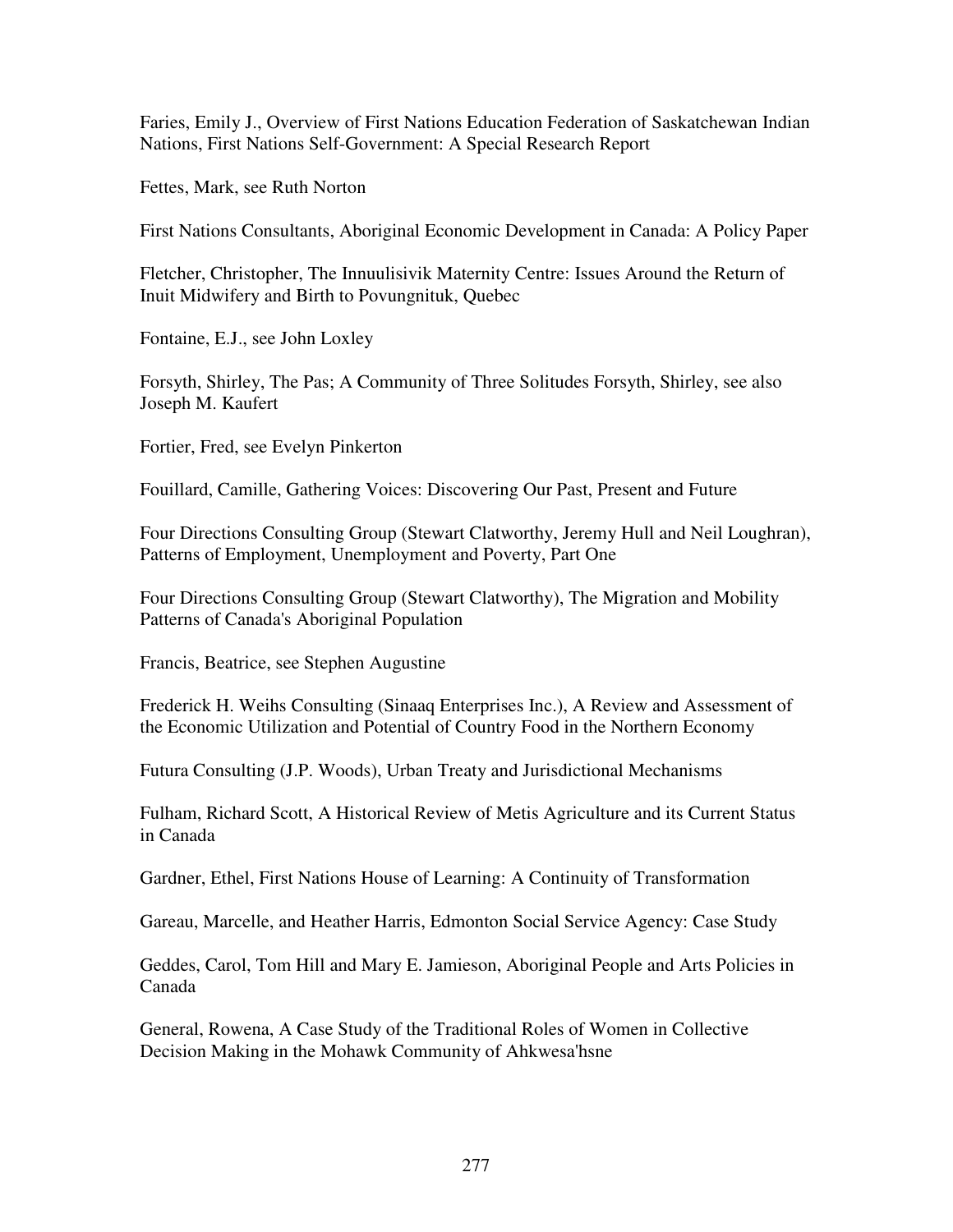Gibbins, Roger, Sonia Arrison and Jennifer Stewart, Domestic Governments and Aboriginal Peoples: The Alberta Case

Gilchrist, Lauri, and R. Anthony Winchester, kaøptõøtipis eø-pimohteyahk: Vancouver, Winnipeg, and Montreal

Gilmour, E. Ann, see Louise Mandell

Giokas, John, The Indian Act: Evolution, Overview and Options for Amendment and Transition Giokas, John, see also Bradford W. Morse

Girard, Camil, Culture and Intercultural Dynamics, Volume 1 — The Life Stories of Three Men from Saguenay-Lac-Saint-Jean; Volume 2 — The Life Stories of Three Women from Saguenay-Lac-Saint-Jean [TRANSLATION]

Godin-Beers, Monique, Youth Perspectives Community Studies — Synthesis Paper

Godin-Beers, Monique, and Cinderina Williams, Report of the Spallumcheen Child Welfare Program

Goldsmith, Claire K., Training the Teachers of Aboriginal Children

Goodwill, Jean, Historical Overview of Social, Political, Cultural and Economic Aboriginal Women's Organizations in Canada

Goss Gilroy Inc., Federal, Territorial and Provincial Expenditures Relating to Aboriginal Peoples

Graham, Katherine A., et al., Report of the Urban Governance Working Group Grand Council of Treaty 8 First Nations, see Harold Cardinal

Grant, Hugh M., Resource Rents from Aboriginal Lands in Canada

Gravel, Robert J., Relations entre les gouvernements municipaux de la région de Québec et le village des Hurons-Wendat

Griffiths, Curt T., and Darryl Wood, Aboriginal Peoples of the North and Criminal **Justice** 

Griffiths, Franklyn, and Justin Peffer, Turning Point in Canadian Policy Toward the Circumpolar North: Implications for Aboriginal Peoples

Grodinsky, William S., Study on the Implementation of the Northern Flood Agreement Groupe Hélianthe Inc., see Carole Lévesque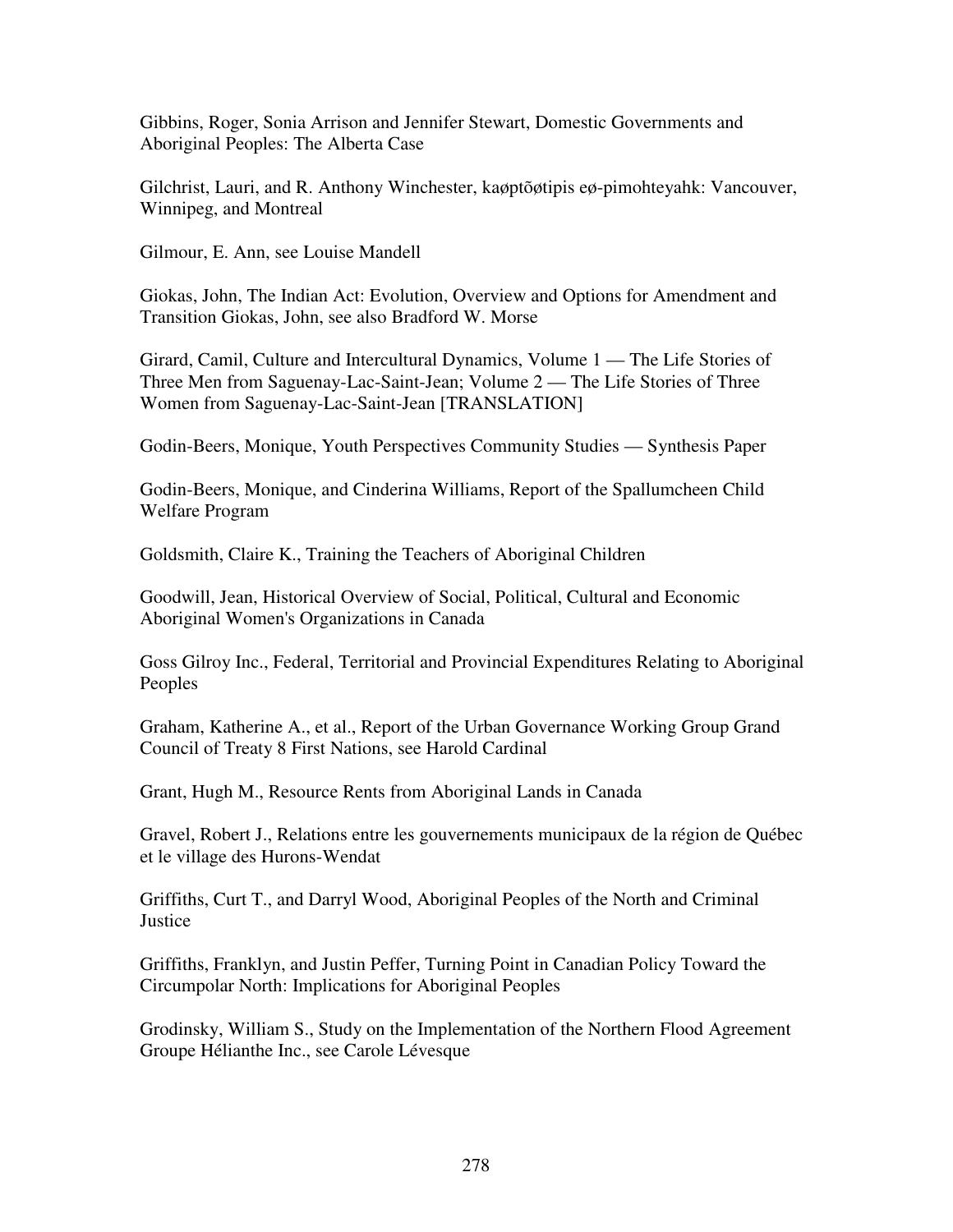GTA Consultants Inc., Aboriginal Fisheries in the Maritimes Hall, Tony, see Leroy Little Bear

Harris, Heather, see Marcelle Gareau

Hathaway-Carr, Kim, Cultural Identity Project: Urban Perspectives

Hatton, William J., Metis Involvement in Northern Saskatchewan Mining Sectoral Study

Hébert, Yvonne M., The State of Aboriginal Literacy and Language Education

Heinemann, L., see Sask Native Economic Development Corporation Henderson, James Youngblood, see Russel Lawrence Barsh; Leroy Little Bear

Hennes, David, and Eugene Swimmer, Inuit Statistics — An Analysis of the Categories Used in Government Data Collections

Hicks, Jack, Kalaallit Nunaat, Greenland: Observations on a More Than a Decade of Inuit Self-Government

Higgins, Robert, see Sinaaq Enterprises Inc.

Hill, Tom, see Carol Geddes

HKL & Associates, see John Loxley

Hogg, Peter W., and Mary Ellen Turpel, Implementing Aboriginal Self-Government: Constitutional and Jurisdictional Issues

Hornal, Robert, see Jon Pierce

H.P. Consultants, Skigin-Elnoog Housing Corporation: Case Study

Hudson, Pete, Politics and Program: A Case Study of a First Nations Child and Family Service Agency

Hueglin, Thomas O., Exploring Concepts of Treaty Federalism: A Comparative Perspective Huggins, Nadine, see Gerald R. Alfred

Hull, Jeremy, see Four Directions Consulting Group

Hutchins, Peter W., see Hutchins, Soroka & Dionne

Hutchins, Soroka & Dionne (Peter W. Hutchins and Anjali Choksi), Renouncing the Old Rules of the Games: Crown Conduct Within the Context of Litigation Involving Aboriginal Peoples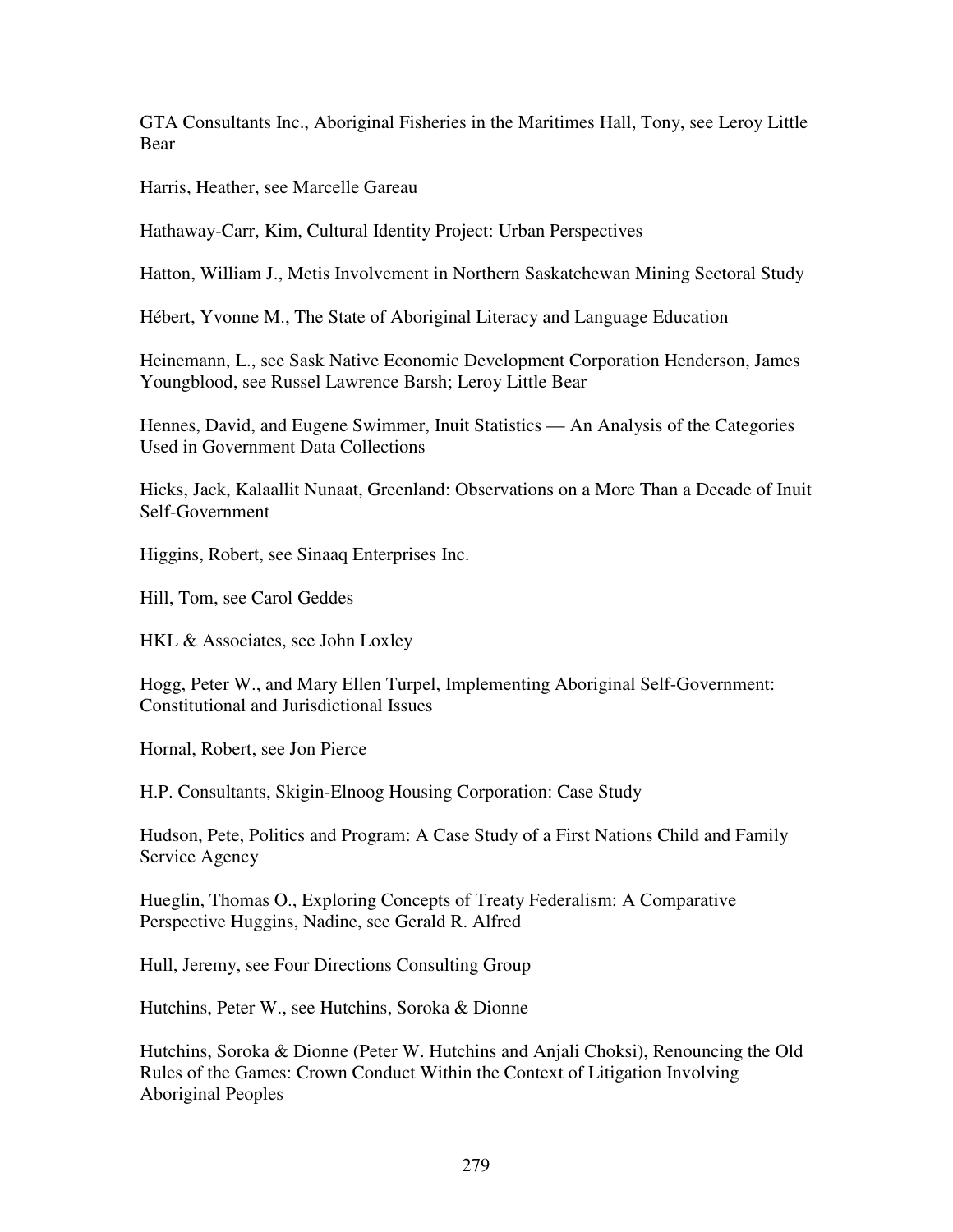Imrie, Robert, and David Newhouse, Aboriginal People and HIV/AIDS in Canada Innu Nation, see Camille Fouillard

Insight Canada Research (Daniel Despins), Métis Women's Study

Institut Culturel et Éducatif Montagnais, Development and Entrepreneurship in the Montagnais Communities of Quebec [TRANSLATION]; The Vision of Self-Government of the Montagnais Nation in the Fields of Education and Culture [TRANSLATION]

Inuvialuit Regional Council, Political Developments in the Inuvialuit Settlement Region

Jackson, Michael, A New Covenant Chain: An Alternative Model to Extinguishment for Land Claims Agreements

Jamieson, Mary E., see Carol Geddes

Jetté, Corinne Mount Pleasant, The Dynamics of Exclusion — Discrimination and Other Barriers Facing Aboriginal Peoples in the Labour Market

Jetten, Marc, Recognition and Acquisition of Aboriginal Property in North America (From the 17th to the 19th Centuries): The Case of the Nations Domiciled in Canada [TRANSLATION] Jetten, Marc, see also Denys Delâge

JM Consulting (Jennifer Mauro), Like a Tree Growing: A Brief Discussion of Some of the Challenges Governments Face in Implementing the Yukon Self-Government Agreements

Joffe, Paul, Mary Ellen Turpel and Richard Spaulding, Extinguishment of the Rights of Aboriginal Peoples: Problems and Alternatives

Jones, Roger, see Peter Russell

Jull, Peter, Re-Inventing Canada: The North and National Policy; Them Eskimo Mob: International Implications of Nunavut; A Thousand Years: Indigenous Peoples and Northern Europeans

Julnes, Theresa, Self-Government of Native Nations in the United States Juniper, Gary, see Michael J. Prince

Kari, Alan, see Douglas M. Brown

Kativik Regional Government, see Marc Malone

Kaufert, Joseph M., and Shirley Forsyth, Health Status, Service Use and Program Models Among the Aboriginal Population of Canadian Cities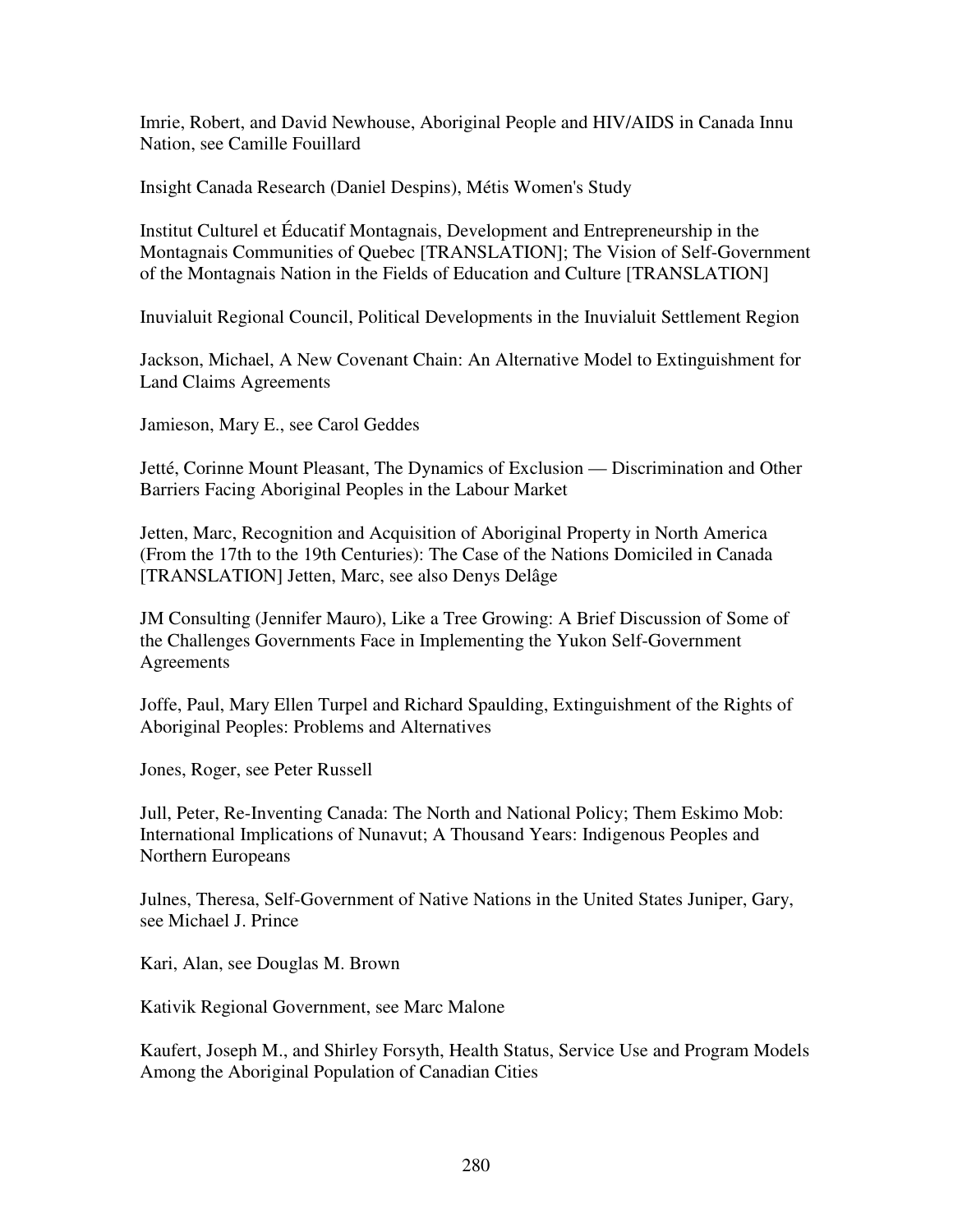KBM Forestry Consultants, Sectoral Study: The Forest Industry's Relationship with Aboriginal Peoples

Keeshig-Tobias, Lenore, Trickster: Running for the People, Carrying Fire for the People Kerr, Don, see Statistics Canada

Khaladkar, Vikas, see Del C. Anaquod

King, Cecil, The State of Aboriginal Education in Southern Canada Kinnon, Dianne, "Health is the Whole Person": A Background Paper on Health and the Métis People

Kirmayer, Laurence, et al., Emerging Trends in Research on Mental Health Among Canadian Aboriginal Peoples; Suicide in Canadian Aboriginal Populations: Emerging Trends in Research and Intervention

Kitchen, Harry, see Torben Drewes

Knight, Kevin, Institutional and Human Resource Development Implications of the Nunavut Land Claims Agreement; Roles of Women in Decision Making (Kuujjuaq)

Knockwood, Jean C., A Case Study on Grassroots Economic Development from a First Nations Perspective; The Shubenacadie Band Council and the Indian Brook Band Case Study on Self-Governance

Kolson, Bren, An Overview of Metis Governance in the Mackenzie Valley of the Western Northwest Territories

Kuhn, Peter, et al., Patterns of Employment, Unemployment and Poverty — Part II

Kulchyski, Peter, Solutions from Fort Simpson Labrador Institute of Northern Studies (Paulus Maggo with Carol Brice-Bennett), Remembering the Years of My Life

Labrador Institute of Northern Studies, see also Carol Brice-Bennett

Lac Seul First Nation Research Team, Pizaaniziwin: "Living a Life in Balance and Moderation" ; Giigaagaashgitoomin Kehonjehbimaachi-itizoyung: "We Have the Ability to Make our Livelihood"; The Economy of the Obishikokaang (Lac Seul) Anishinaabeg

Lacasse, Richard M., see Stephen Augustine

Lafleur, Chris, Edmonton Youth Perspectives Project Lafond Entreprises Ltd., McKnight Commercial Centre: An Urban Reserve Case Study

Lajoie, Andrée, Jean-Maurice Brisson, Sylvio Normand and Alain Bissonnette, Le statut juridique des autochtones au Québec et le pluralisme\*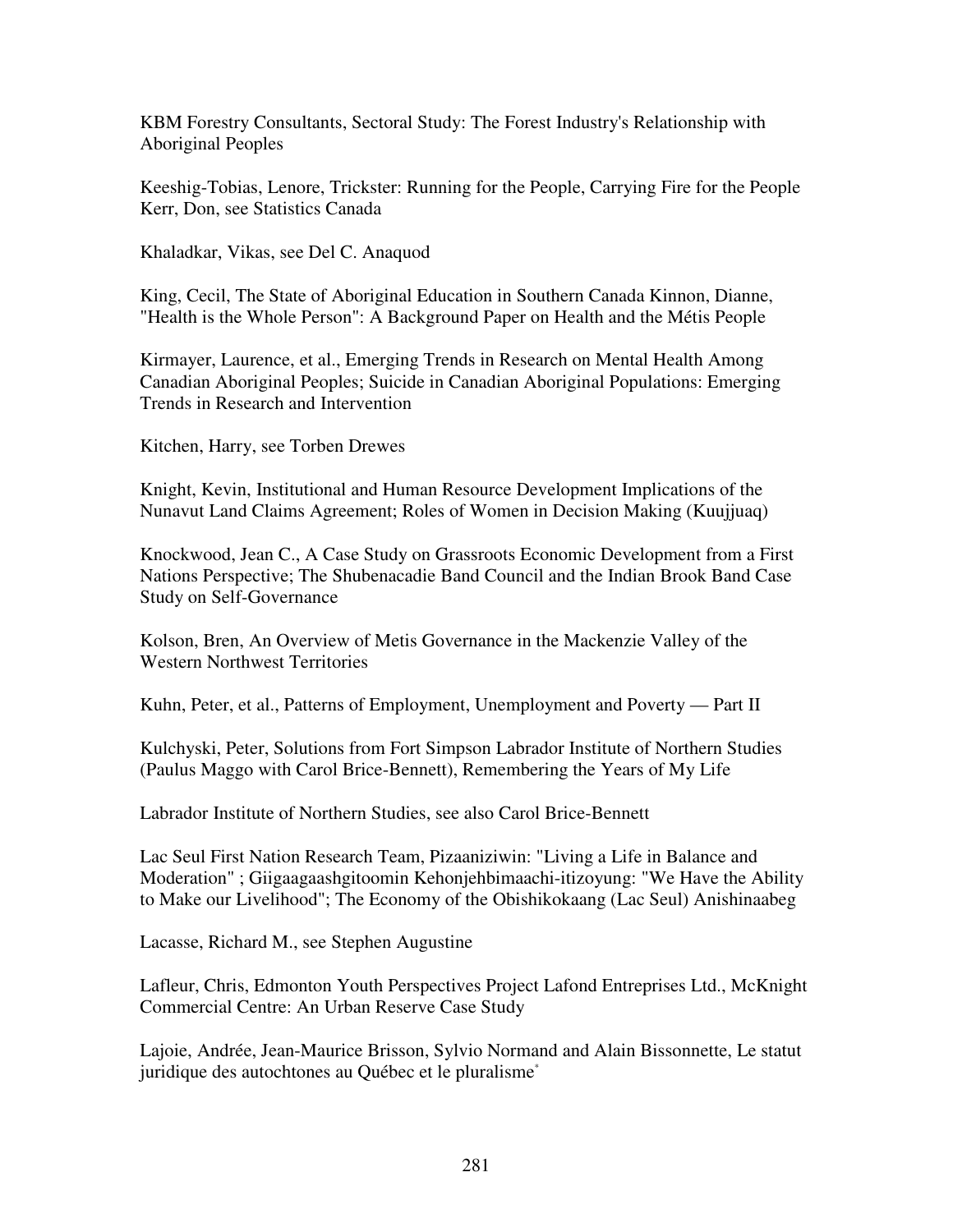Lambert, Berthe A., see Stephen Augustine

Lamothe, Rene, see Dene Nation; Eileen Sasakamoose Lange, Lynda, Fractured Vision: Frustration and Hope in Fort Resolution, N.W.T.

La Rusic, Ignatius E., Subsidies for Subsistence: The place of income security programs in supporting hunting, fishing and trapping as a way of life in subarctic communities

LeClair, Marc, Métis Self-Government Origins and Urban Institutions

LeDressay, André, Delphine Pinkham and Maria Stanborough, Drawing Home: A CED Study of the Kamloops Urban Aboriginal Community

Lévesque, Carole, Groupe Hélianthe Inc., Quebec Native Women's Association/Background Information [TRANSLATION]

Lévesque, Carole, see also Makivik Corporation

L'Hirondelle, Doreen, Metis Post-Secondary Education History

Lightford, Elizabeth, Childcare in the North

Lithman, Yngve Georg, The Feathers of a Bird and the Frosts of Winter: Portability of Treaty Rights in an Era of Restraint and Off-loading

Lithman, Georg, see also Yvon Allard

Little, Lois, see Lutra Associates Ltd.

Little Bear, Leroy, Leroy Speak: The Way I See It, The Criminal Justice System and Aboriginal Men: Foundation Roots of the Problems

Little Bear, Leroy, James Youngblood Henderson and Tony Hall, Relationship of Aboriginal People to the Land and the Aboriginal Perspective on Aboriginal Title

Lock, Linda, and Associates, Aboriginal Youth at Risk

Locke, L. Wade, and Peter G.C. Townley, Fiscal Alternatives for Funding the Inuit and Innu of Labrador; An Inventory of Provincial Expenditures for the Benefit of the Innu and Inuit of Labrador

Loon, Kenny, Foundation Analysis of the Political Development of the Crees of Quebec Loughran, Neil, see Four Directions Consulting Group

Loxley, John, Child Care Arrangements and the Aboriginal Community in Winnipeg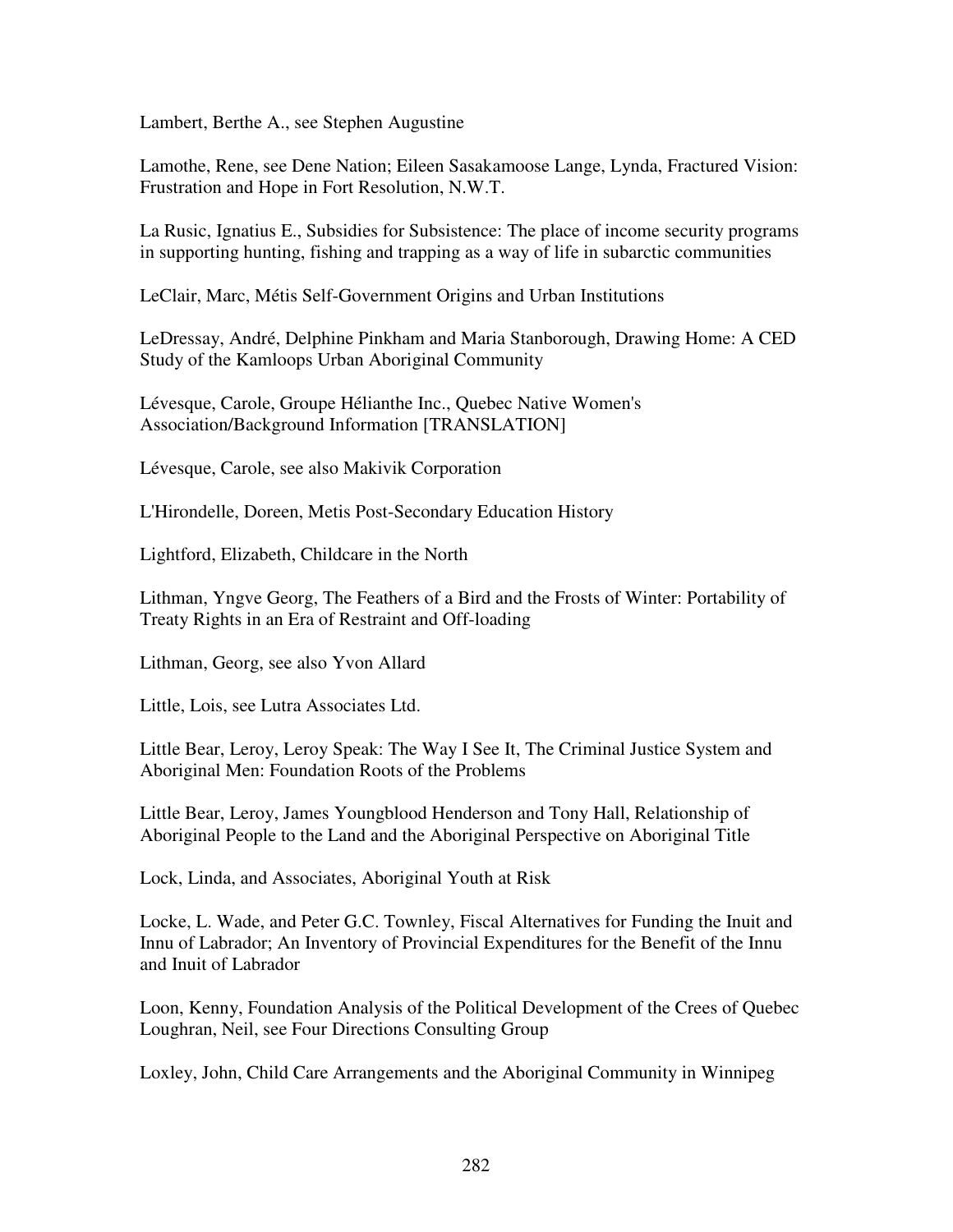Loxley, John, Bernie Wood, Louise Champagne, E.J. Fontaine and Charles Scribe, Aboriginal People in the Winnipeg Economy: Case Study

Lutra Associates Ltd., Damaged and Needing Help: Violence and Abuse in Aboriginal Families in Yellowknife and Lutsel K'e

Macklem, Patrick, Normative Dimensions of the Right of Aboriginal Self-Government MacLachlan, Letha J., Northern Comprehensive Aboriginal Claims Agreements: Phase III Report

MacQueen, Alexandra, Current practice in financing Aboriginal governments — An overview of three case studies prepared for the Royal Commission on Aboriginal Peoples<sup>\*</sup> Magnet, Joseph, Métis Land Rights in Canada: Legal Issues<sup>\*</sup>

Maguire, Ronald C., see Stephen Aronson

Makivik Corporation (Marc Malone and Carole Lévesque), Nunavik Government

Malone, Marc, Kativik Regional Government: Case Study of Current Practice in Financing Aboriginal Government

Malone, Marc, see also Makivik Corporation

Mandell, Louise, B.C. Issues; Urban Land Base

Mandell, Louise, and E. Ann Gilmour, Metis Land Rights in Canada

Manitoba Metis Federation, A Report on Metis Self-Government\*

Manyfingers, Brenda, Treaty 7 Community Study: Family Violence and Community **Stress** 

Maracle, Richard R., and Associates, Wildlife Sectoral Study

Marcotte, Giselle, "Métis, c'est ma nation. 'Your own people' comme on dit": Life Histories From Eva, Evelyn, Priscilla and Jennifer Richard

Marcus, Alan Rudolph, Inuit Relocation Policies in Canada and Other Circumpolar Countries, 1925-1960

Marshall, Murdena, The Role of Mi'kmaq Women in a Contemporary Society Martin, Fred, see Don McMahon

Maslove, Allan M., see Carolyn Dittburner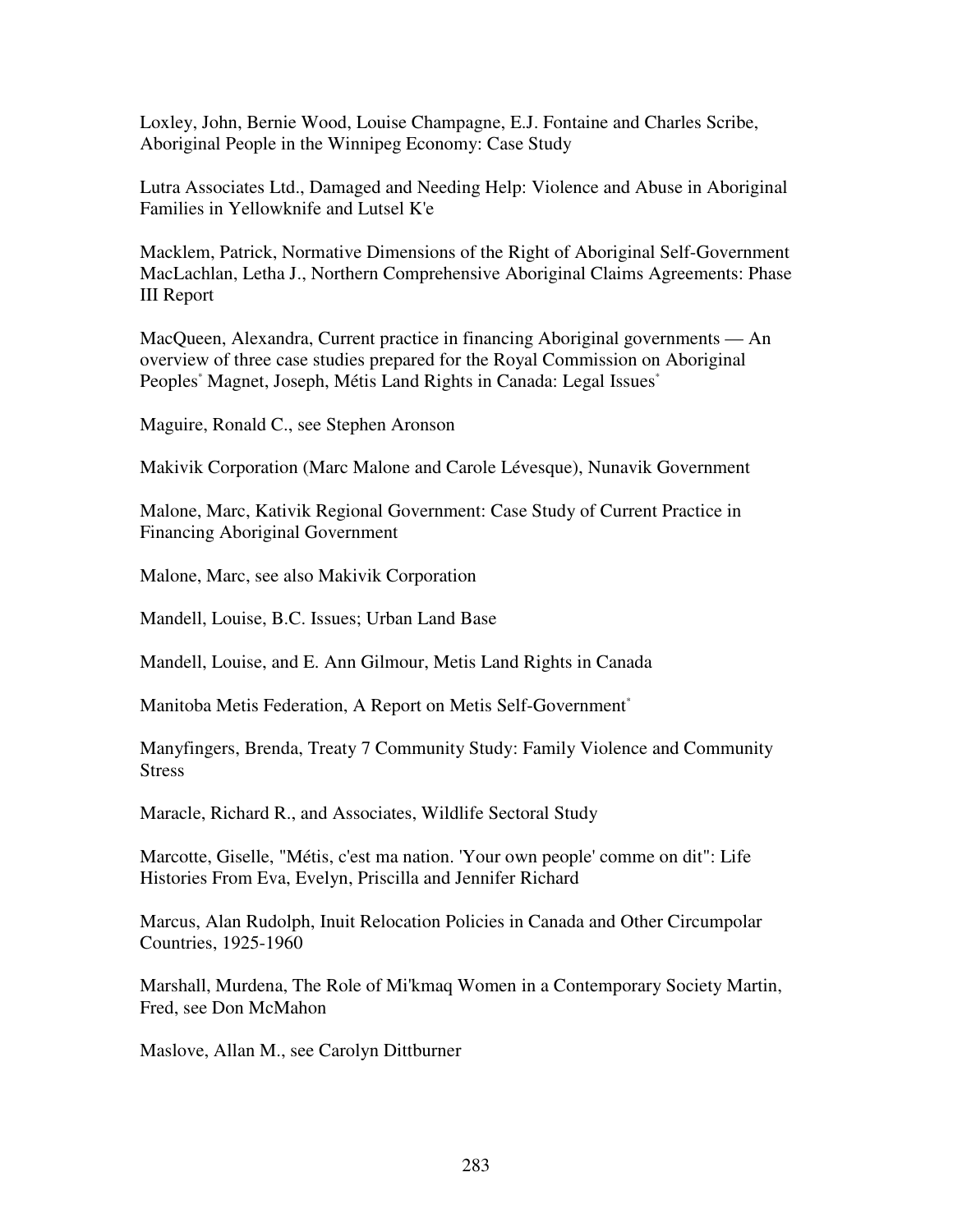Masty, Emily, Women's Three Generations: Life History Project in Whapmagoostui, Quebec

Masuzumu, Barney, see Ellen Bielawski

Matte, Rock J., Francophone Workshop Report on Cultural Identity [TRANSLATION]; Quebec City Case Study: An Urban Perspective on Cultural Identity

Matthews, Hans, see Price Waterhouse

Mauro, Jennifer, see JM Consulting

Metis Family and Community Justice Services Inc. (Clement Chartier), Governance Study: Metis Self-Government in Saskatchewan

Metis Nation of Alberta Association, Metis Nation of Alberta Association Final Report

Metis Settlements General Council, Aboriginal Governance Project: Metis Settlements General Council

Metis Society of Saskatchewan, see Metis Family and Community Justice Services

Mews Corporation (Stan Willox), Urban Aboriginal Housing Project: Case Study — Gabriel Housing Corporation

Milen, Robert A., Canadian Representation and Aboriginal Peoples: A Survey of the Issues

Miller, George W., Inuit Non-Profit Housing Corporation of Ottawa / A Case Study

Milne, David, The Case of New Brunswick/Aboriginal Relations Milloy, J.S., "Suffer the Little Children..." A History of the Residential School System, 1830-1992<sup>\*</sup>

Mitchell, Darcy A., and Paul Tennant, Government to Government: Aboriginal Peoples and British Columbia

Mohawk Council of Kahnawake, see Gerald R. Alfred

Montgomery, Lisa, Regional Overview of Aboriginal Child Care in Western Canada

Montour, Laurie K., Natural Resource Management Agreements in First Nations' **Territory** 

Monture-OKanee, Patricia A., Discussion Paper: Aboriginal Women and the Justice System; The Familiar Face of Colonial Oppression: An Examination of Canadian Law and Judicial Decision Making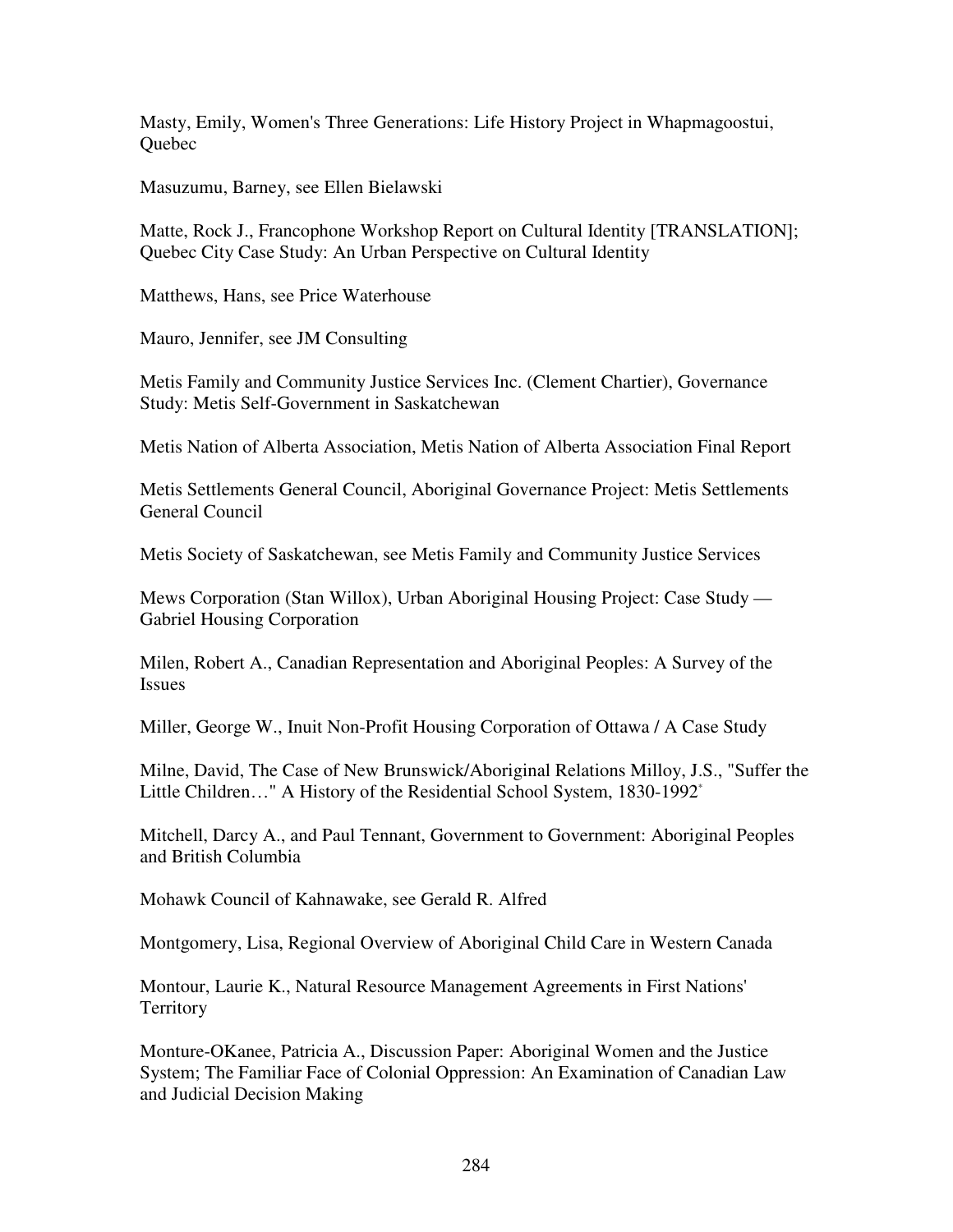Moore, Dave, see Evelyn Pinkerton

Morris/Rose/Ledgett (John Olthuis and Roger Townshend), Is Canada's Thumb on the Scales? An Analysis of Canada's Comprehensive and Specific Claims Policies and Suggested Alternatives

Morrison, James, The Robinson Treaties of 1850: A Case Study

Morse, Bradford W., and John Giokas, Do the Métis fall within section 91(24) of the Constitution Act, 1867 and, if so, what are the ramifications in 1993?

Moscovitch, Allan, and Andrew Webster, Social Assistance and Aboriginal People: A Discussion Paper

Moss, Wendy, Inuit Perspectives on Treaty Rights and Governance Issues Mountain, Antoine, see Dene Nation

Murdoch, John, Education for Cree Children in the James Bay Territory of Northern Quebec: A Retrospective View of Foundations and Processes

McCallum, Andrea, Dispute Resolution Mechanisms in the Resolution of Comprehensive Aboriginal Claims: Power Imbalance Between Aboriginal Claimants and Governments

McCaskill, Don, Aboriginal Legal Services of Toronto: Community Study

McKay, Alvin A., Questions and Answers to an Introspective Essay on the "18 Years of Building and Developing School District #92 (Nisg\_a'a) 1975 to 1993"

McKay, Raoul, A History of the McKay Family of St. Eustache, Manitoba, 1846 to the Present

McKenzie, Armand, Everything has been said, we all know the solutions… A time to change and a time to act: Foundation Analysis of the Political Development of the Innu of Ntesinan; Report on the Workshop on the Cultural Identity Project Quebec City

McKenzie, Brad, Aboriginal Foster Family Care in Canada: A Policy Review

McMahon, Don, see Metis Settlements General Council

McMahon, Don, and Fred Martin, The Métis and 91(24): Is Inclusion the Issue?

McNeil, Kent, Aboriginal Governments and the Canadian Charter of Rights and Freedoms McNeil, Kent, see also Renée Dupuis

Nahanni, Phoebe, An Overview of Education and Aboriginal People in Northern Canada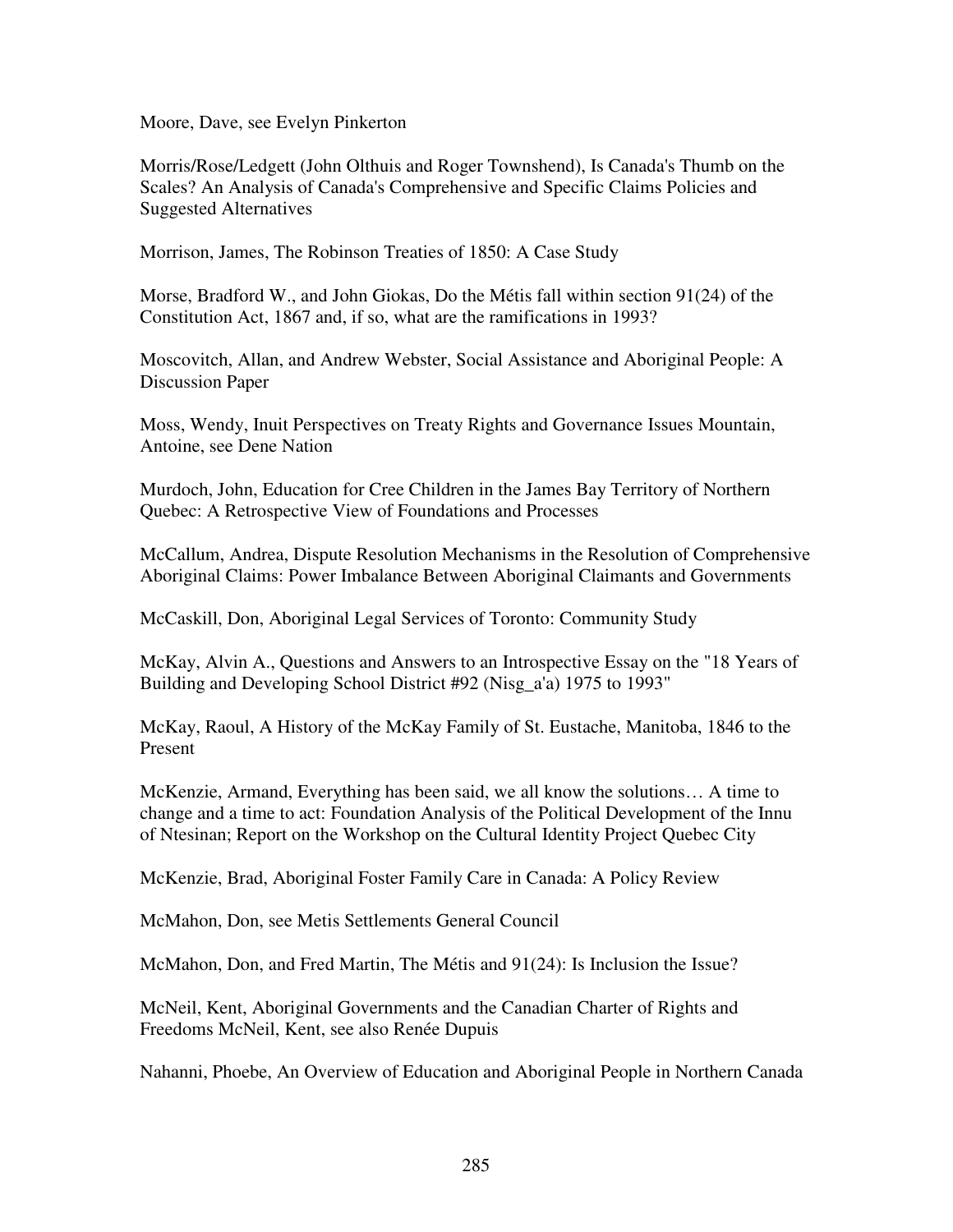Nahwegahbow Jones Hawken, Treaties Standards Nanoose First Nation, Douglas Treaty Case Study

Nault, François, see Statistics Canada

Nelson, Curtis, see Paul Williams

New Brunswick Aboriginal Peoples Council, Aboriginal Self-Governance Within the Province of New Brunswick

Newhouse, David, see Robert Imrie

Newhouse, David, et al., The Six Nations Economy: Its Development and Prospects

Noonan, Anne and Marc Denhez, Native Arts, Crafts and Fakelore: Legal and Administrative Options and Recommendations

Normand, Sylvio, see Andrée Lajoie

Norris, Mary Jane, see Statistics Canada

Northern Lights Heritage Services, see Virginia Petch

Norton, Ruth and Mark Fettes, Taking Back the Talk: A Specialized Review of Aboriginal Languages and Literacy

Notzke, Claudia, The Barriere Lake Trilateral Agreement

Obonsawin-Irwin Consulting Inc., Aboriginal Self-Determination: The Role of Aboriginal Urban Housing Initiatives; The Emergence of Aboriginal Institutions in Metropolitan Toronto; Urban Aboriginal Economic Development (Including Strengths and Weaknesses); A Case Study of Urban Native Homes Inc. of Hamilton

Office of the Wet'suwet'en Hereditary Chiefs (Mark Duiven), Dealing for a '67 Strato Chief: Folk Typologies in the Federal/Provincial Negotiation Culture

Old Massett Village Council, see Lucille Bell

Olthuis, John, see Morris/Rose/Ledgett

O'Neil, John D., Aboriginal Health Development in Canada: A Discussion Paper

O'Neil, John D., see also Yvon Allard

Opekokew, Delia, The Nature and Status of the Oral Promises in Relation to the Written Terms of the Treaties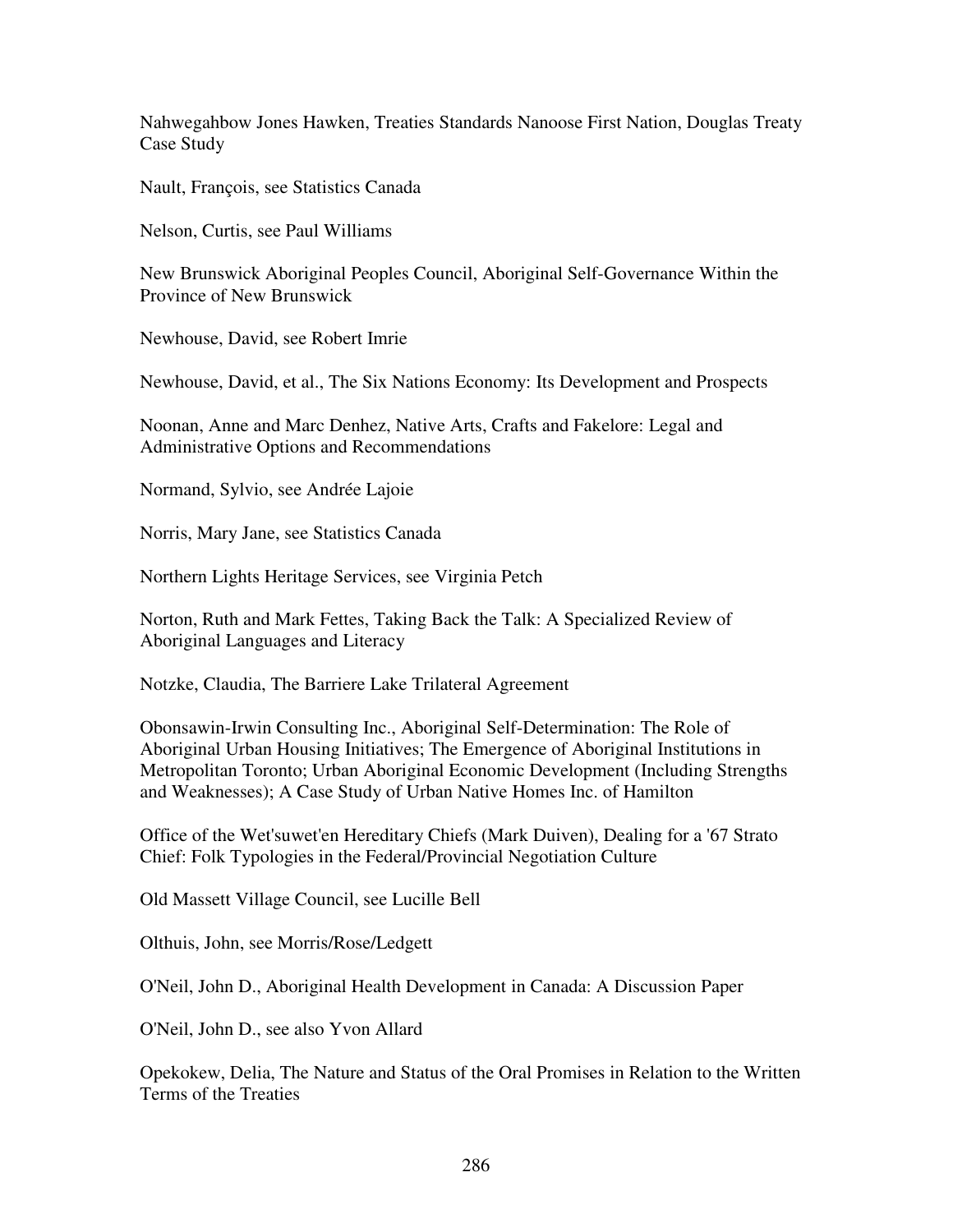O'Regan, Tipene, New Zealand Indigenous Governance

Orr, Patrick, Child Care: Legal Review and Analysis

P.J. Usher Consulting Services, see Peter J. Usher Pal, Leslie A., Aboriginal Youth Policy: An Inventory and Analysis of Federal, Provincial, and Territorial Programs

Paulette, Lesley, Midwifery in the North

Peffer, Justin, see Franklyn Griffiths

Peigan Nation, see Roxanne Warrior

Penn, Alan, The James Bay and Northern Quebec Agreement: Natural Resources, Public Lands, and the Implementation of a Native Land Claim Settlement\*

Petch, Virginia (Northern Lights Heritage Services), The Relocation of the Sayisi Dene of Tadoule Lake

Pharand, Donat, see S. James Anaya

Phillips, Henry, see H.P. Consultants

Pierce, Jon, and Robert Hornal, Aboriginal People and Mining in Nunavut, Nunavik and Northern Labrador; Uranium Exploration and Mining and Aboriginal Peoples in Northern Canada Pinder, Leslie, see Louise Mandell

Pinkerton, Evelyn, Fred Fortier and Dave Moore, A Model for First Nation Leadership in Multi-Party Stewardship of Watersheds and their Fisheries

Pinkham, Delphine, see André LeDressay

Pompana, Yvonne, Cultural Identity Case Study; A Metis Woman Draft Case Study; Male Prisoner

Pratt, Alan, Discussion Paper Regarding the Natural Resources Transfer Agreements of the Prairie

Provinces; The Numbered Treaties and Extinguishment: A Legal Analysis

Praxis Research Associates (Gwen D. Reimer and Andrew Dialla), A Case Study of the Inuit Economy: Pangnirtung, Northwest Territories

Price Waterhouse (Hans Matthews), Aboriginal Participation in the Minerals Industry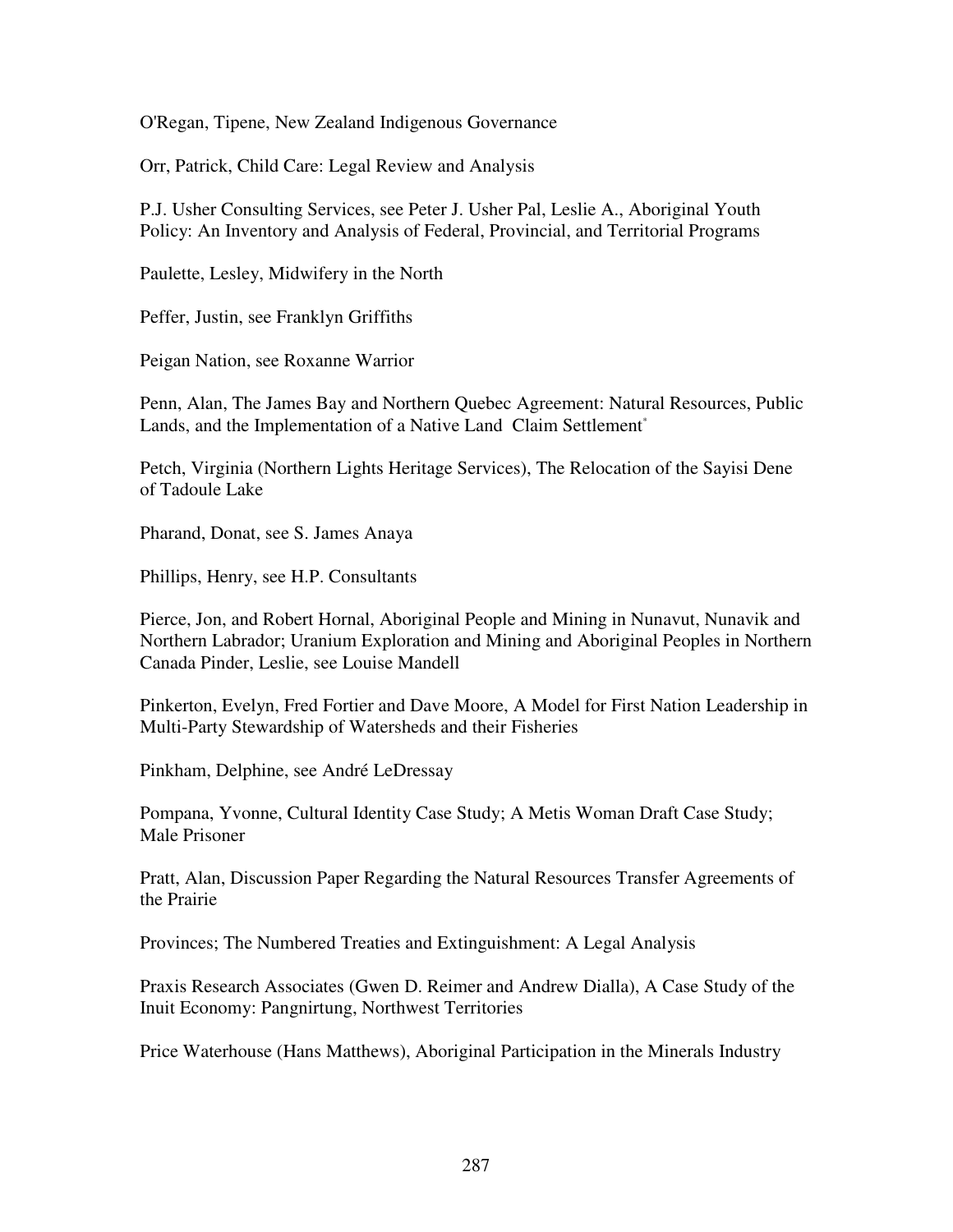Prince, Michael J., and Gary Juniper, Public Power and the Public Purse: Governments, Budgets and Aboriginal Peoples in the Canadian North

Public Policy Nexus Group Inc. (J. Weinstein, L. Mandell, J. Magnet, D.N. Sprague, F. Tough and L. Dorion), Métis Land Rights — Legal and Historical Issues

Queen's University, Case Study of the Current Political and Financial Situation of the United Native Nations

Queen's University, see also Vicky Barham

Quirk, Susan, see Dene Nation

Rasmussen, Ken, The Case of Saskatchewan-Aboriginal Relations

Reaume, Denise G., et al., Education for Subordination: Redressing the Adverse Effects of

Residential Schooling

Reed, Estelle, Citizenship

Reid, John D., see Bill Wicken

Reimer, Gwen, see Praxis Research Associates

Reporter, Cyrus, Literature Review of Alternatives to the Indian Act and the Department of Indian Affairs (Governance)

Reynolds, Henry, Aboriginal Governance in Australia

Richard R. Maracle & Associates, see Richard R. Maracle

Roberts, Carol, International Models Relevant to Aboriginal Self-Government in Canada Rose, Jonathan, see Douglas Brown

Rudnicki, Walter, Land, Identity and Survival: The Dislocation of Aboriginal Nations in Canada

Russell, Peter, and Roger Jones, Aboriginal Peoples and Constitutional Reform Ryan, Ron, see Sinaaq Enterprises Inc.

Sanders, Douglas, Developing a Modern International Law on the Rights of Indigenous Peoples; Indigenous Peoples and Canada's Role on the International Stage; Tribal Self-Government in India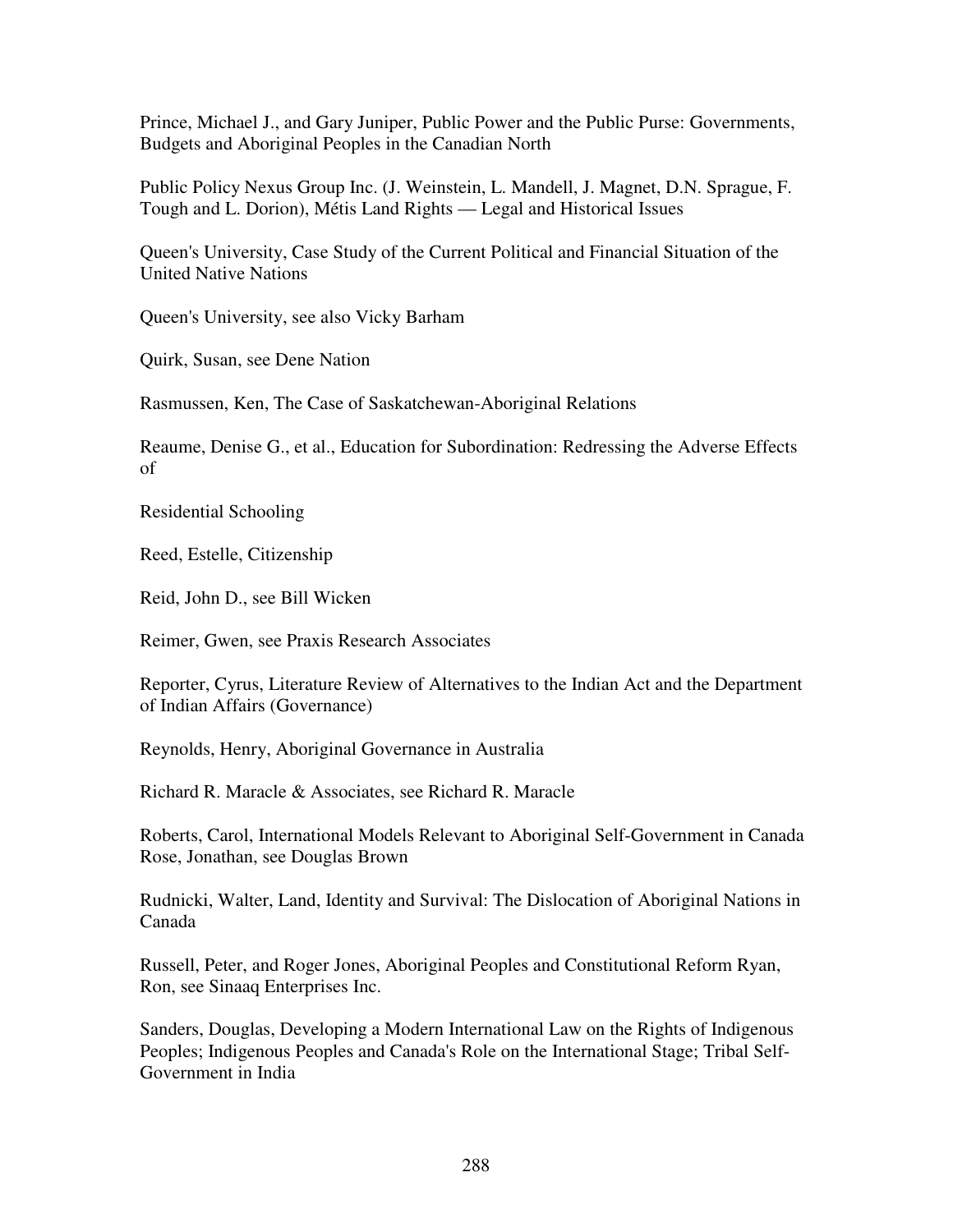Sasakamoose, Eileen, Sharon Venne and Rene Lamothe, Comparative Analysis of Treaties and Comprehensive Claims — Dene Views on Treaty Making and Claims Settlement

Saskatchewan Indian Federated College, Aboriginal Post-Secondary Education: Indigenous Student Perceptions

SaskNative Economic Development Corporation (L. Heinemann), Metis Economic Development in Regina

Saulis, Conrad, Regional Overview of Aboriginal Child Care in Atlantic Canada

Sawaya, Jean-Pierre, The Seven Nations of Canada: The Alliance Tradition in the Northeast in the Eighteenth and Nineteenth Centuries [TRANSLATION]

Sawaya, Jean-Pierre, see also Denys Delâge

Scribe, Charles, see John Loxley

Serpent River First Nation, Anishnabe Niigaanziwin: Structures and Procedures of the Serpent River First Nation

Shotton, Robert, see Mark O. Dickerson

Siksika Nation, see Andrew Bear Robe

Sinaaq Enterprises Inc. (Robert Higgins, Ron Ryan and Fred Weihs), Community Economic Case

Study: Nain, Labrador

Sinaaq Enterprises Inc., see also Frederick H. Weihs Consulting

Sinclair, Jeannette, A Case Study of the Métis in Slave Lake: The Traditional Role of Women in Collective Decision Making

Sinclaire, Moneca, see Yvon Allard

Sioui, Régent G., The Great Law of the Wampum: The Path of the Anishnabek [TRANSLATION] Sioui, Régent G., see also Denys Delâge

Smith, Brian, Youth Perspectives: Wabaseemoong Community Case Study Sock, Darlene, see Stephen Augustine

Spaulding, Richard, Doctrines of Dispossession: A Critical Analysis of Four Rationales for the Denial or Extinguishment of Aboriginal Rights in Canada\*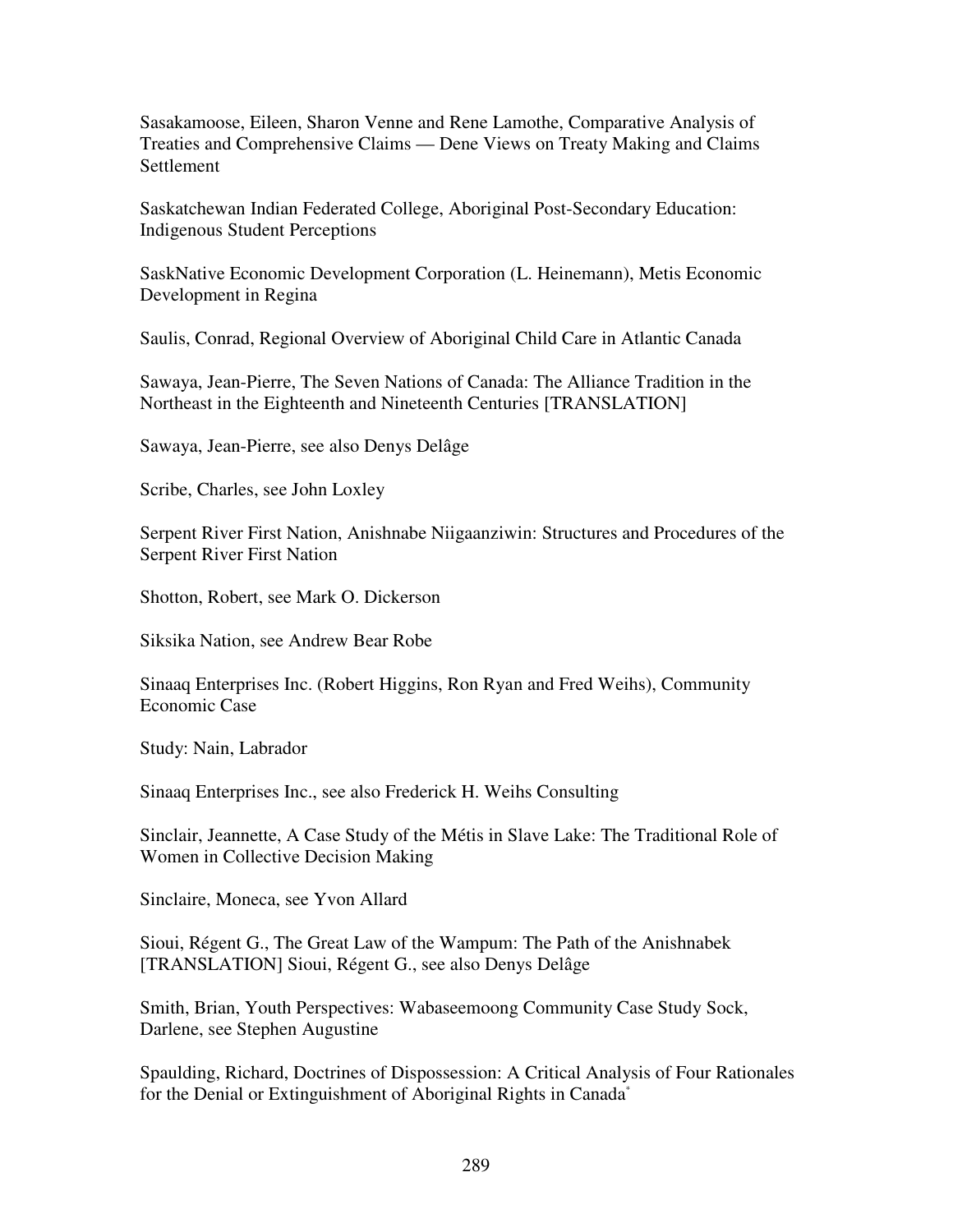Sprague, D.N., Administrative History of Metis Claims Stanborough, Maria, see André LeDressay

Staples, Lindsay, The Inuvialiut Final Agreement: Implementing its Land, Resource and Environmental Regimes\*

Statistics Canada, Canada's Aboriginal Population, 1981-1991; Literature Review on the Demography of the Aboriginal Population in Canada; Projections of the Aboriginal Identity Population in Canada, 1991-2016; Canada's Aboriginal Population, 1981-1991: A Summary Report

Stevenson, Marc G., Traditional Inuit Decision-Making Structures and the Administration of Nunavut Stewart, Jennifer, see Roger Gibbins

Swimmer, Eugene, see David Hennes

Symes-Grehan, Marie, Ile a la Crosse Community Study

Tanner, Adrian, et al., Aboriginal Peoples and Governance in Newfoundland and Labrador Tenasco, Anita, see Simon Brascoupé

Tennant, Paul, see Darcy A. Mitchell

Teslin Tlingit First Nation, Aboriginal Governments Case Study: Teslin Tlingit First Nation<sup>\*</sup>

Thalassa Research, Nation to Nation: Indian Nation-Crown Relations in Canada

Timpson, Joyce, Aboriginal Families and Child Welfare: Challenges for First Nations and Family Services; Summary of Policy Implications of Community and Child Welfare Agency Studies

Tolley, Mona, see Simon Brascoupé

Tompkins, Gary N., La Loche Community Case Study Tough, Frank, and Leah Dorion, "The claims of the Half-breeds…have been finally closed": A Study of Treaty Ten and Treaty Five Adhesion Scrip

Townley, Peter G.C., see L. Wade Locke

Townshend, Roger, see Morris/Rose/Ledgett

Turpel, Mary Ellen, Enhancing Integrity in Aboriginal Government: Ethics and Accountability for Good Governance

Turpel, Mary Ellen, see also Peter W. Hogg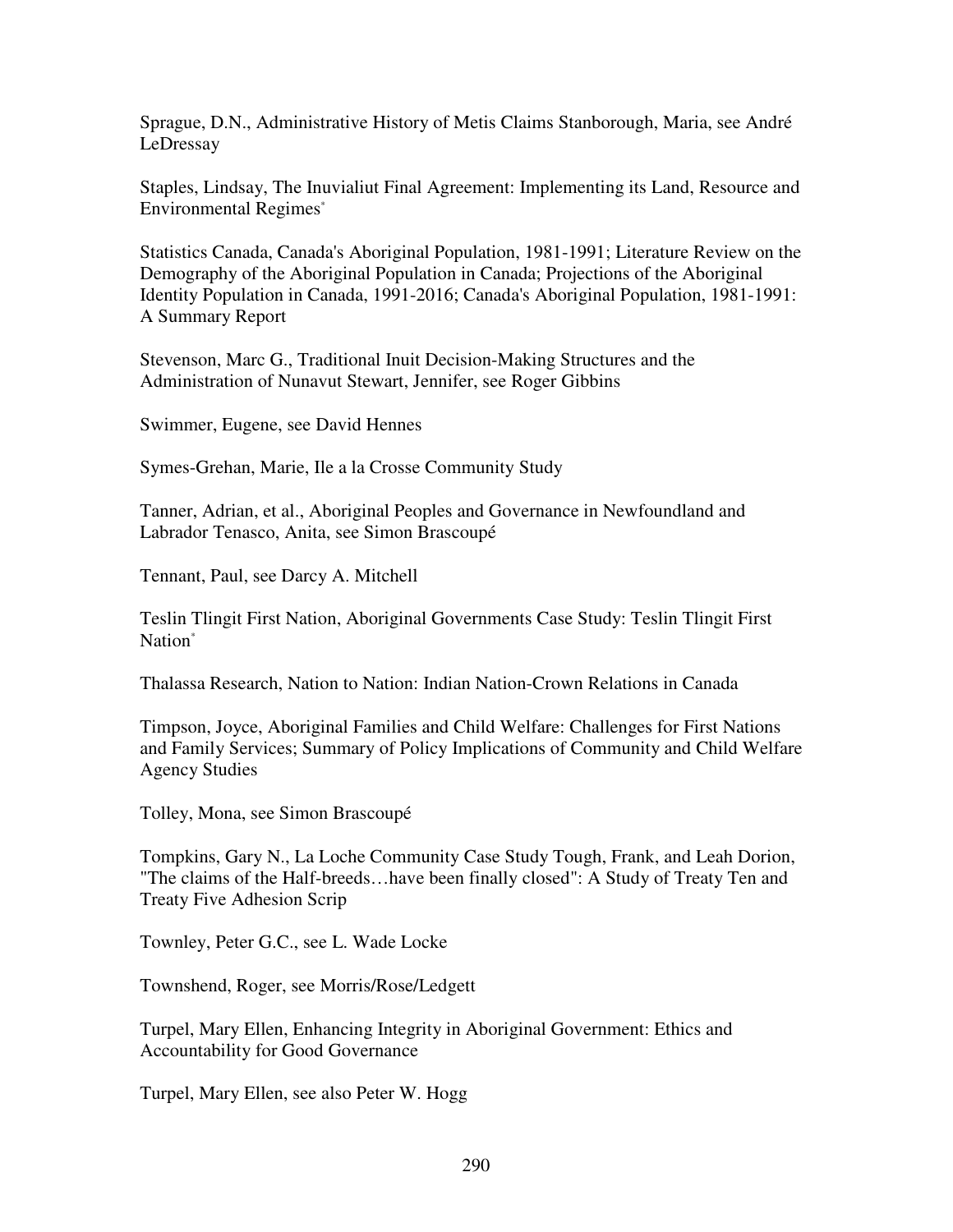Urban Representative Body of Aboriginal Nations, An Urban Model of Self-Government: Traditional, Flexible, Dynamic and Accessible

Usher, Peter J., Contemporary Aboriginal Land, Resource and Environment Regimes — Origins, Problems, and Prospects; Lands, Resources and Environment Regimes Research Project — Summary of Case Study Findings and Recommendations

Van Bibber, Marilyn, Fetal Alcohol Syndrome in Aboriginal Communities in Canada: A Review of Existing Epidemiological Research and Current Preventive and Intervention Approaches

Venne, Sharon H., Treaty 6

Venne, Sharon H., see also Eileen Sasakamoose

Vermette, Kathy L., Issues of Pedagogy in Aboriginal Education

Vincelli, Maria, see Paul F. Wilkinson

von Rosen, Franziska, Three Generations of a Micmac Family — Stories and **Conversations** 

Wachowich, Nancy, et al., Unikaavut: Our Lives / Stories from the Lives of Three Generations of Iglulik Inuit Women\*

Wachowich, Nancy, Pond Inlet Inuit Women Speak About Power\*

Walmark, Brian, The Ottertail Clan: A Three Generational Study of Healers in a Traditional Ojibwa Family in Northwestern Ontario

Warrior, Roxanne, Case Study of the Economy of the Peigan Nation Wasteneys, Clare, Regional Overview of Aboriginal Child Care in Ontario and Quebec

Waterfall, Pauline (Hilistis), Traditional Roles of Heiltsuk Women in Collective Decision Making

Watts, Ronald L., Federal Systems and Accommodation of Distinct Groups: A Comparative Survey of Institutional Arrangements

Webster, Andrew, "They are Impossible People, Really": Social Administration and Aboriginal Social

Welfare in the Territorial Norths, 1927-1993.

Webster, Andrew, see also Allan Moscovitch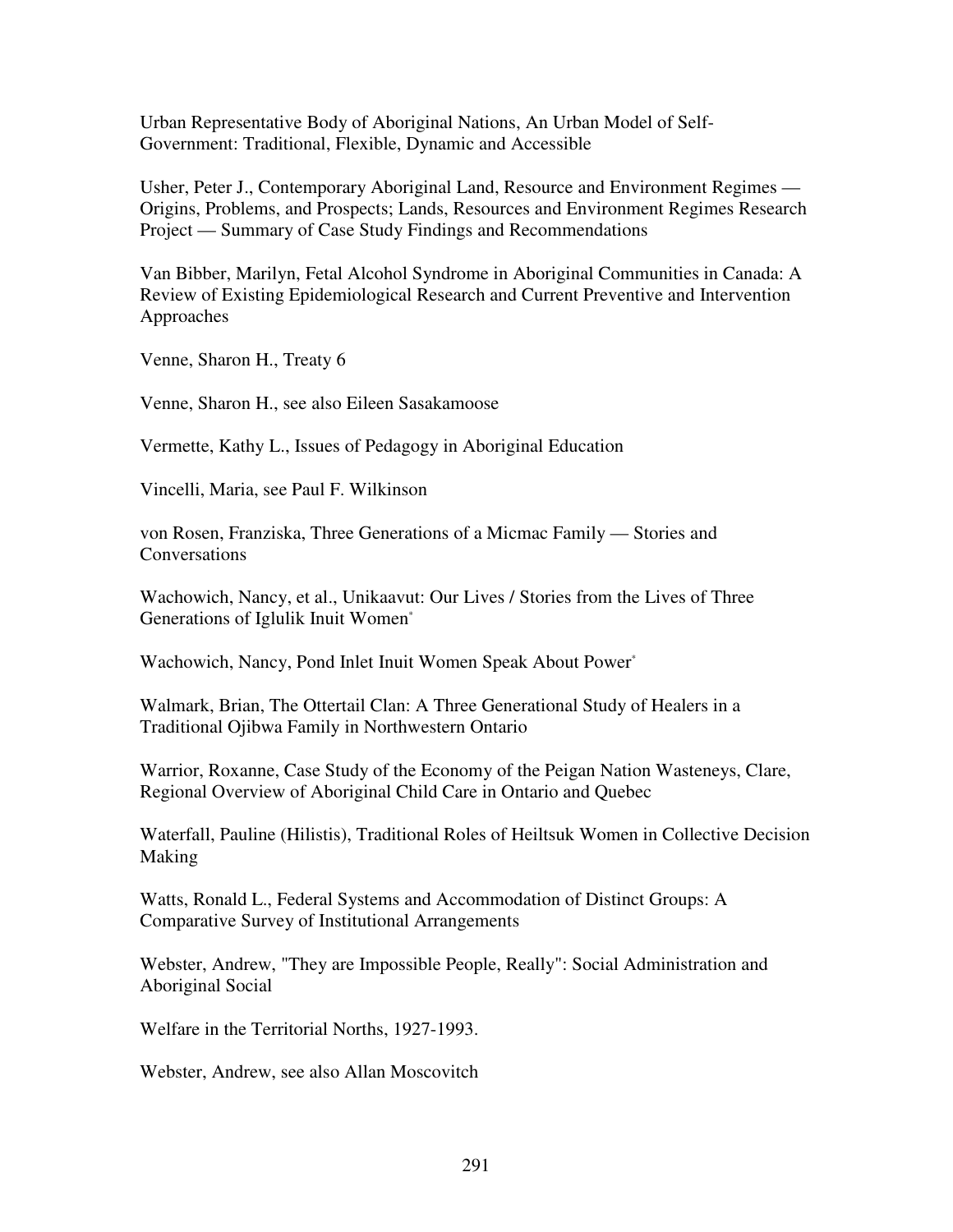Weihs, Frederick, A Review and Assessment of the Economic Utilization and Potential of Country Food in the Northern Economy

Weihs, Fred, see also Sinaaq Enterprises Inc.

Weinstein, Martin, The Ross River Dena: A Yukon Aboriginal Economy

Westcoast Development Group, Aboriginal Economic Development Institutions Wherrett, Jill, see David Cameron

White, Graham, The Adaptation of Non-Aboriginal Institutions of Governance in the Northwest Territories

Whitecloud, Wendy J., The Role of Dakota Women in the Past and Today

Wicken, Bill, and John D. Reid, An Overview of the 18th Century Treaties Signed Between the Mi'kmaq and Wuastukwiuk Peoples and the English Crown, 1725-1928

Wilkinson, Paul F., and Maria Vincelli, The James Bay and Northern Quebec Agreement: An Evaluation of the Implementation of Environmental Regimes\*

Williams, Cinderina, see Monique Godin-Beers

Williams, C.M., Sectoral Study: Agriculture

Williams, Paul, and Curtis Nelson, Kaswentha

Williams, Lorna et al., Elementary Education Study: Vancouver Inner City Project / Feuerstein's Instrumental Enrichment and Related Applied Systems

Williamson, R.G., Significant Aspects of Acculturation History in the Canadian Arctic / Analysis of the Forces of Inuit and Southern White Interaction until Mid-Century

Williamson, Tony, Labrador Inuit Politics — From Household to Community to Nation Willox, Stan, see Mews Corporation

Winchester, R. Anthony, Urban Perspectives: Street Youth Study — Literature Review

Winchester, R. Anthony, see also Kathleen E. Absolon; Lauri Gilchrist

Winnipeg First Nations Tribal Council, First Nations Perspective in the Urban Context

Winther, Neil, Comprehensive Overview of Sports and Recreation Issues Relevant to Aboriginal Peoples in Canada